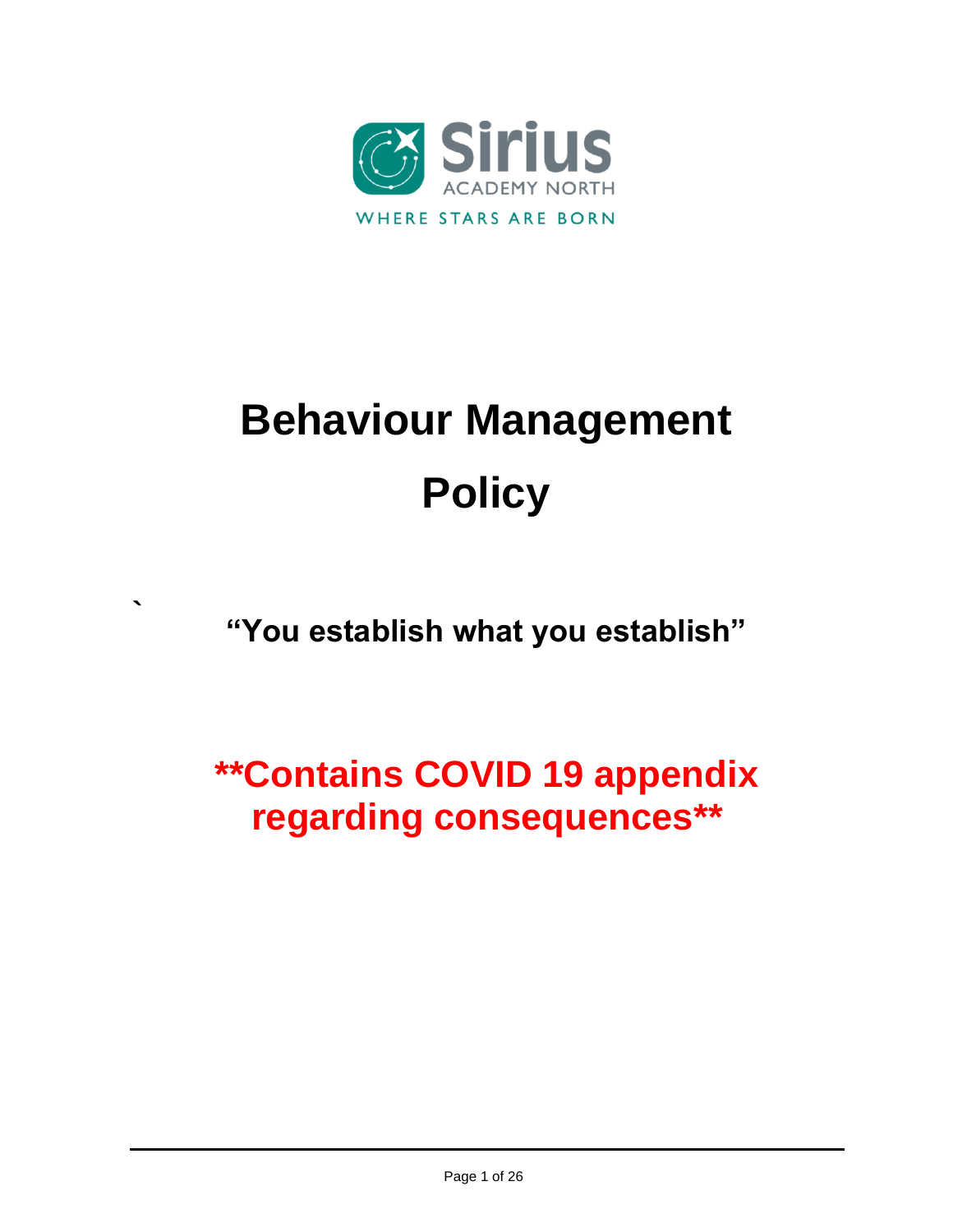#### **General Principles**

#### **1 Statement of Policy**

- 1.1 It is the policy of the Academy to ensure that we achieve our curriculum principles as a team. Central to achieving all of our principles is a positive regard for ourselves, others and our environment. This policy sets out our expectations of conduct within the Academy and beyond the gates.
- 1.2 The two key principles which apply throughout the policy are "No limits" and "Respect".
- 1.3 In short, we have high standards of our conduct, so that all can flourish, be safe and secure.
- 1.4 Our principles in full are:

NO LIMITS (setting challenging targets for each other) RESPECT (for yourself, others, our environment and education) SUPPORT (helping others when you can see they need it) BROADENING HORIZONS (getting involved in more than just learning) COMMUNITY (working together)

#### **2 Other Policies**

- 2.1 This policy should be read in conjunction with the following:
	- Respect Policy (Anti-bullying/prejudice)
	- Single Equality Scheme Policy
	- Restraint Policy
	- Uniform Policy
	- Exclusion Statement
	- Electronic Equipment Policy
	- Home Academy Agreement

#### **3 Key Principles**

- 3.1 The first key principle of this policy is "no limits" that students have no limits in:
	- 1. Academic expectations
	- 2. Challenges we set ourselves now and in the future
	- 3. Standards we hold ourselves to

Through high expectations in conduct we allow all, the best possibility to flourish

- 3.2 The second key principle applied throughout this policy is "Respect"
	- 1. Respect for others
	- 2. Respect for ourselves
	- 3. Respect for our environment and
	- 4. Respect for education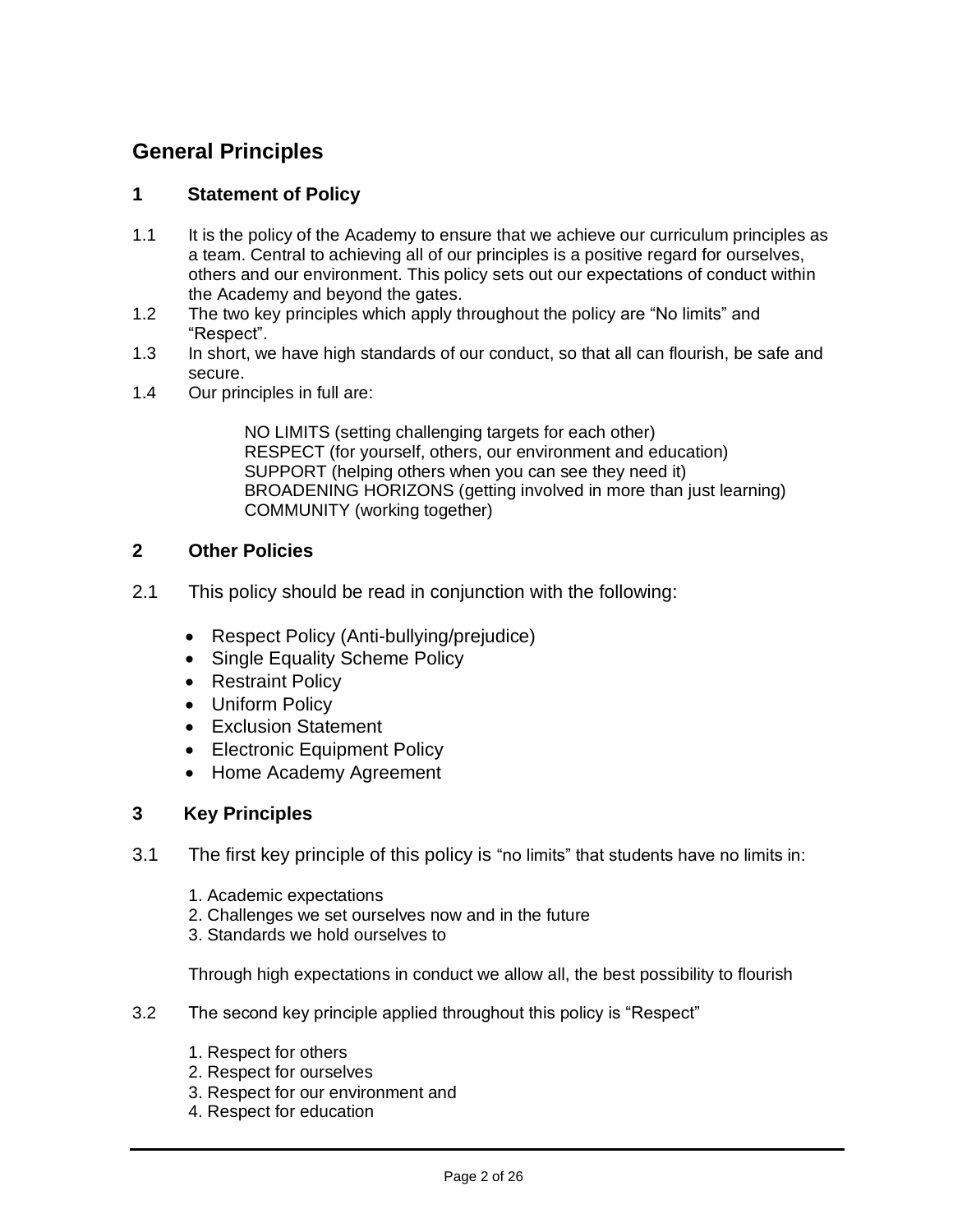Where there is high regard for respect, a safe, secure purposeful environment is created for all.

- 3.3 Students should be encouraged to develop a no-limits approach and a respectful manner by understanding the consequences of their actions. The policy recognises that the default position of students is that they want to do well, respect others and value education. The aim of the policy is to ensure this occurs across all of the students all of the time. The policy provides a framework to create the circumstances for a culture of respect to flourish. The policy allows for structures to manage situations where actions fall below the expectations set out in this policy.
- 3.4 Staff of Sirius Academy North will aim to be guided by our curriculum principles.
	- 1. To have **no limits** with students which ensures that we have high expectations of all students. This applies to academic achievement as well as conduct. Staff will be consistent in having high expectations for all.
	- 2. To model **respect** and develop respectful attitudes in all. Staff will ensure students are respectful, applying consequences in a consistent manner when this is not the case.
	- 3. To **support.** To ensure no limits for all but to support students in achieving this aim. Staff will not make excuses for disrespectful behaviour but will, where appropriate, support students in achieving respectful behaviour.

#### **4 Aims**

- 4.1 The aim of a whole Academy policy on behaviour and discipline is to ensure:
	- That all can learn to their no-limits potential
	- That students feel respected, safe and secure
	- That all expectations are enforced with consistency and without excuse
	- To provide support for all students to not put limits on themselves or others

#### **5 Rewards & Expert learners**

- 5.1 Students should be rewarded with principle rewards for each of the following:
	- Having no limits of themselves through their work or conduct.
	- Being respectful
	- Supporting others
	- Broadening their horizons
	- Supporting their community

These rewards are applied through the student planner.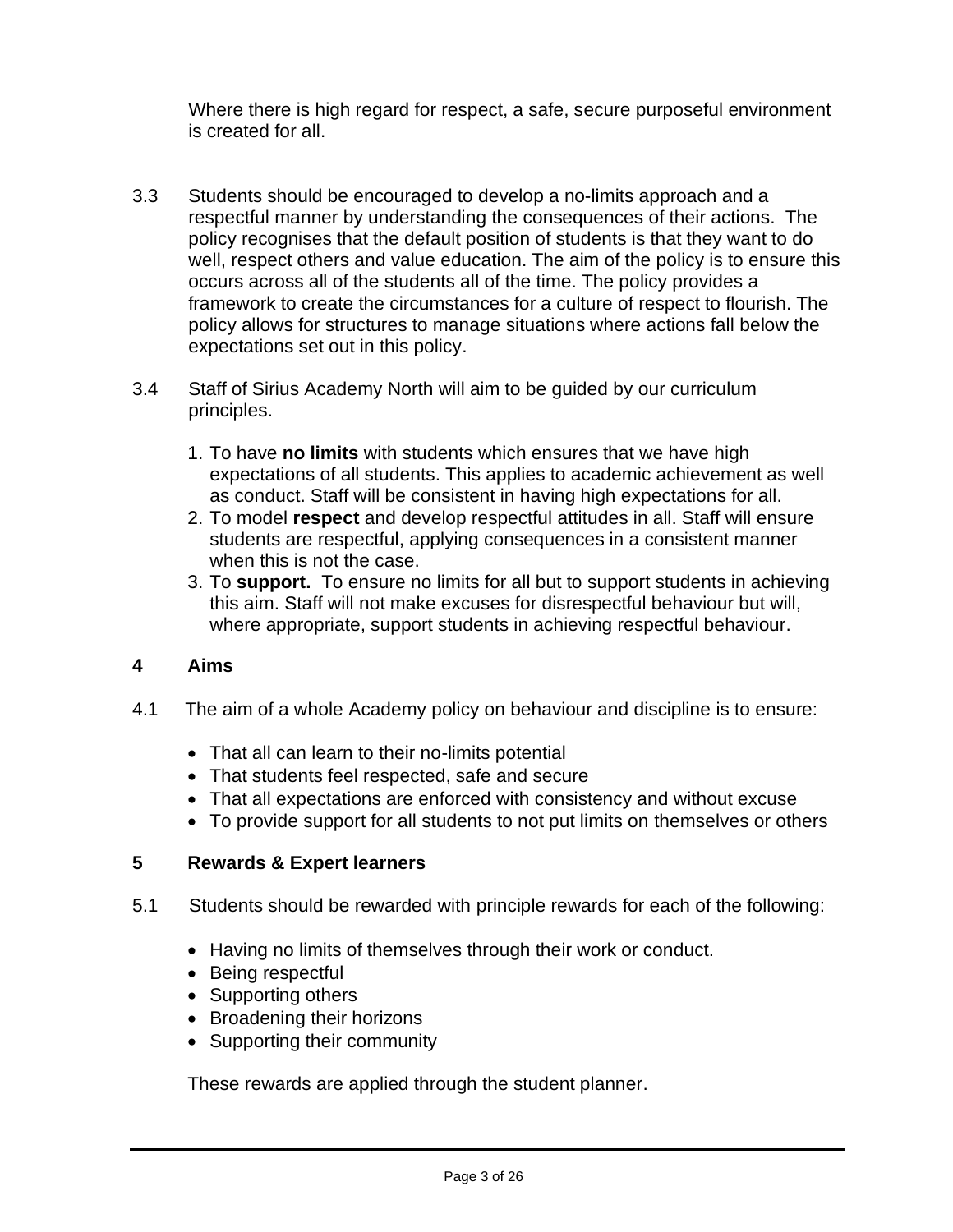The Academy supports students in assessing their own attitude to learning including key attributes and skills such as attendance, punctuality, behaviour, uniform, teamwork and enrichment.

- 5.2 Students self-assess their progress each term and work together with their form tutor to grade their attitude to learning.
- 5.3 There are four levels of attitudes to learning:
	- 1. Expert learner
	- 2. Advanced learner
	- 3. Developing learner
	- 4. Potential learner
- 5.4 Rewards and privileges are targeted mostly at students who reach expert learner status.
- 5.5 Beyond this, there are many examples of rewards through year groups, houses and subject areas. The rewards are all based upon achieving our principles.
	- Expert Learner Programme
	- Certificate of Excellence
	- Weekly identification of Perfect Students (30+ rewards, 100% attendance and punctuality, 0 negative behavior logs) – students receive a text home and entry into the termly draw
	- Subject nominations and awards (half termly)
	- Hot Chocolate weekly rewards
	- Respect Awards for non-academic excellence e.g. politeness, leadership (twice weekly draw)
	- Year celebration assembly (termly)
	- Tutor nominations in assembly (weekly)
	- And any other strategies implemented by the Academy

#### **6 Academy Consistency**

- 6.1 All staff have direct responsibility for standards within the classroom environment and within the wider Academy. The students must be made aware of staff routines and expectations. The Academy rules and expectations will be displayed in student planners and should be used as a reference point.
- 6.2 The teachers and students have agreed the rules so that:
	- That the principles of no limits and respect can be followed by all
	- There is a common and agreed framework of no limits and respect
	- Students are clear about Academy expectations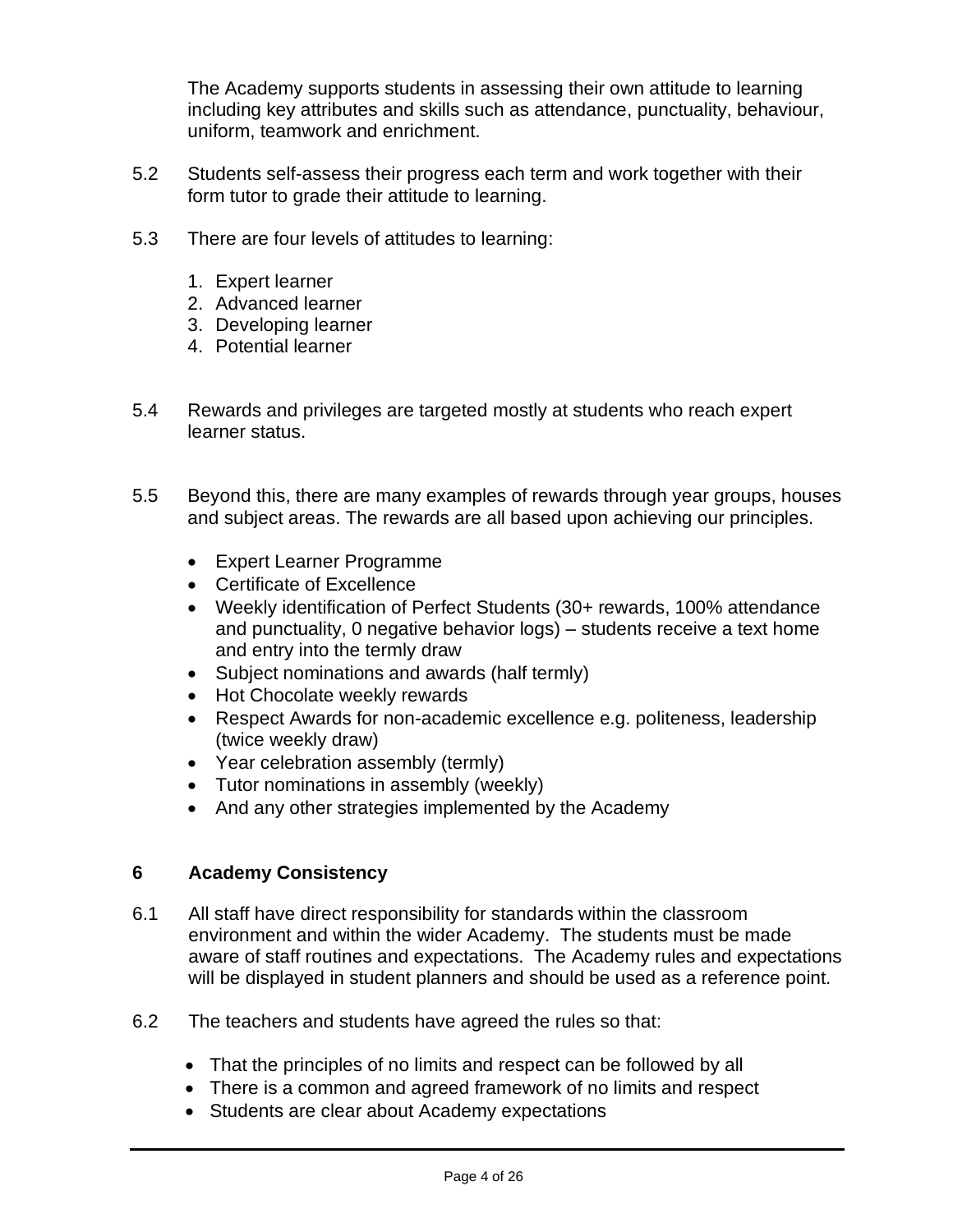- Expectations are displayed in student planners as a reference point for all lessons
- That the Fair Deal allows input from students at the appropriate time

#### **7 Specific Areas**

- 7.1 In addition to the Academy rules, it will be necessary for some teachers to develop more specific rules in line with the nature of the subject; the equipment commonly used and the layout of the room. Health and Safety considerations will quide these specific rules in the more practical subjects.
- 7.2 It is important that these specific rules are also displayed as a reminder and reference point.

#### **8 Respect our education**

#### **Classroom Routines**

- 8.1 Effective classroom routines are key in maximizing learning for all. Students are expected to engage with classroom routines.
- 8.2 Staff will provide a framework of consistent routines.
	- 1. Professional learning environment
	- 2. Meet and greet
	- 3. Planners on the table
	- 4. Straight in, straight on with starter
	- 5. Bespoke seating plan
	- 6. Active listening
	- 7. No hands up questioning
	- 8. Circulate the classroom
	- 9. Apply academy/departmental/teacher reward systems
	- 10.Orderly seated dismissal

#### **9 Classroom Processes**

- 9.1 Set out below is "The Academy system for managing behaviour in the classroom". This does not replace the need for effective routines, responses and relationships. (A flow diagram can be found in appendix 1)
- 9.2 For Staff:
	- Teachers should plan to support positive discipline for learning
	- Teachers should consider the seating arrangements of classes; The social dynamics of the classroom is significantly influenced by the students' seating plan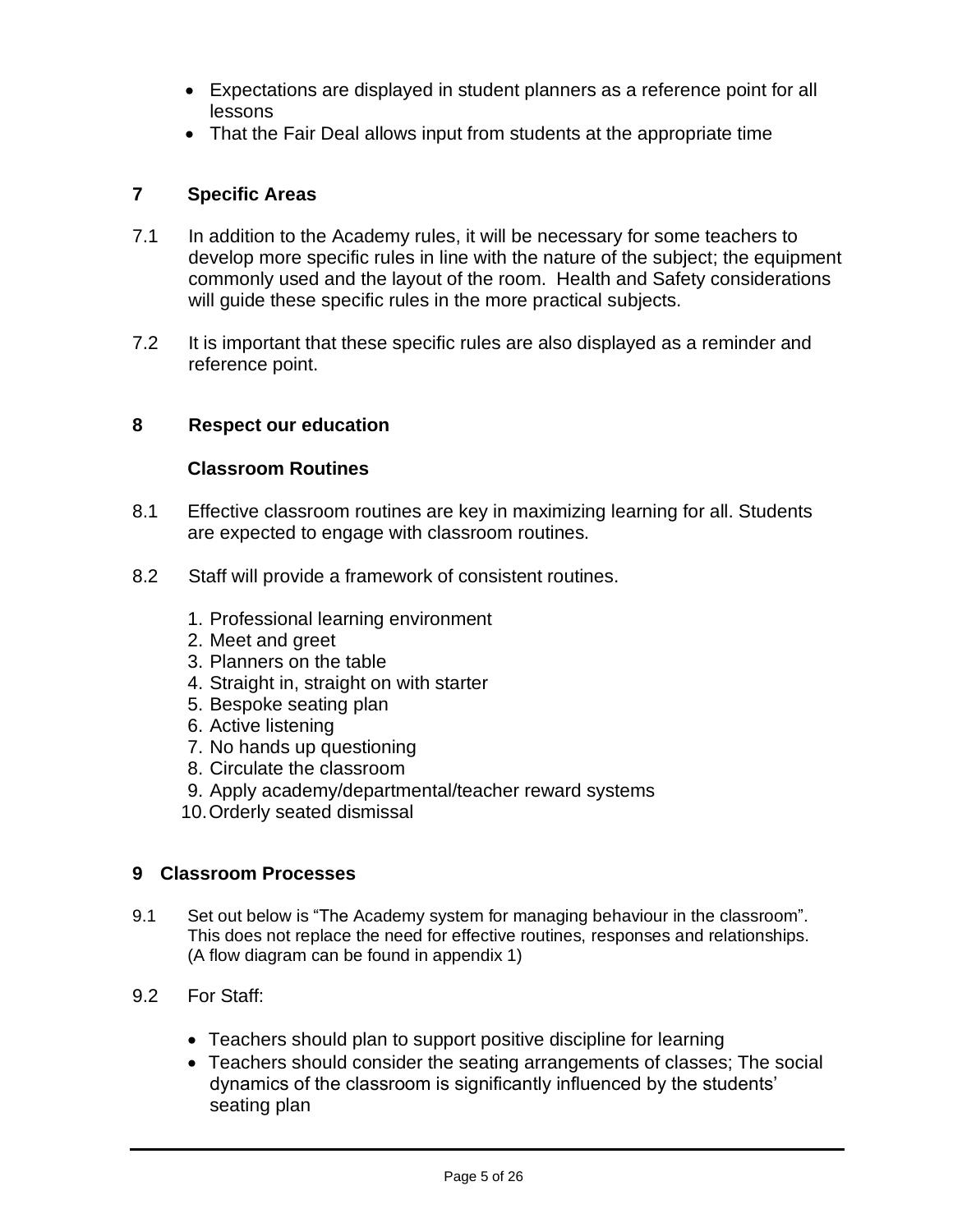- Teachers should celebrate no limits work and attitudes of students throughout each lesson
- A teacher will have regard for creating the "optimum environment for purposeful learning"
- All teachers should adhere to the Academy's Discipline for Learning protocol. This protocol has the following clearly defined stages which are actioned if students infringe any of the discipline for learning expectations which are clearly displayed in student planners (see appendix 1)
- Any consequences should be applied consistently
- Staff should operate the Fair Deal, giving students the opportunity to discuss the incident at an appropriate time (the time of this can be decided by the teacher)
- Staff may wish to use [aanorthstaffoncall@siriusacademynorth.org.uk](mailto:aanorthstaffoncall@siriusacademynorth.org.uk) for support.
- Staff should follow the MSI procedure where a more serious incident occurs
- **The end of the lesson** should be carefully planned to avoid the students leaving in a hurried or disorganised manner. Students should be seated and quiet before being dismissed at the door, by the teacher, in an orderly fashion with uniform worn appropriately

#### For students:

- Students will be given a friendly personal warning/reminder about classroom expectations
- A verbal warning is issued and the student has their name recorded on the board (Check 1)
- A tick is recorded next to the student's names denoting a 10-minute call back (Check 2)
- Student is "Matrix" removed to another teacher in the faculty (Check 3)
- Full removal to the isolation room follows any further infringes of the Discipline for Learning expectations (Check 4). Both check 3 and check 4 trigger a 60 minute same-day after school detention.
- A student can be removed if a serious incident occurs without receiving warnings
- 9.3 Examples of more serious incidents include verbal abuse to staff, damage, physical contact and prejudiced actions.

#### 9.4 **Low level disruption**

Low level disruption can be extremely disruptive and prevent students from learning. Low level disruption are behaviors that have a high impact on the quality of education able to be delivered and do not show respect to education, the principles or staff.

#### For Students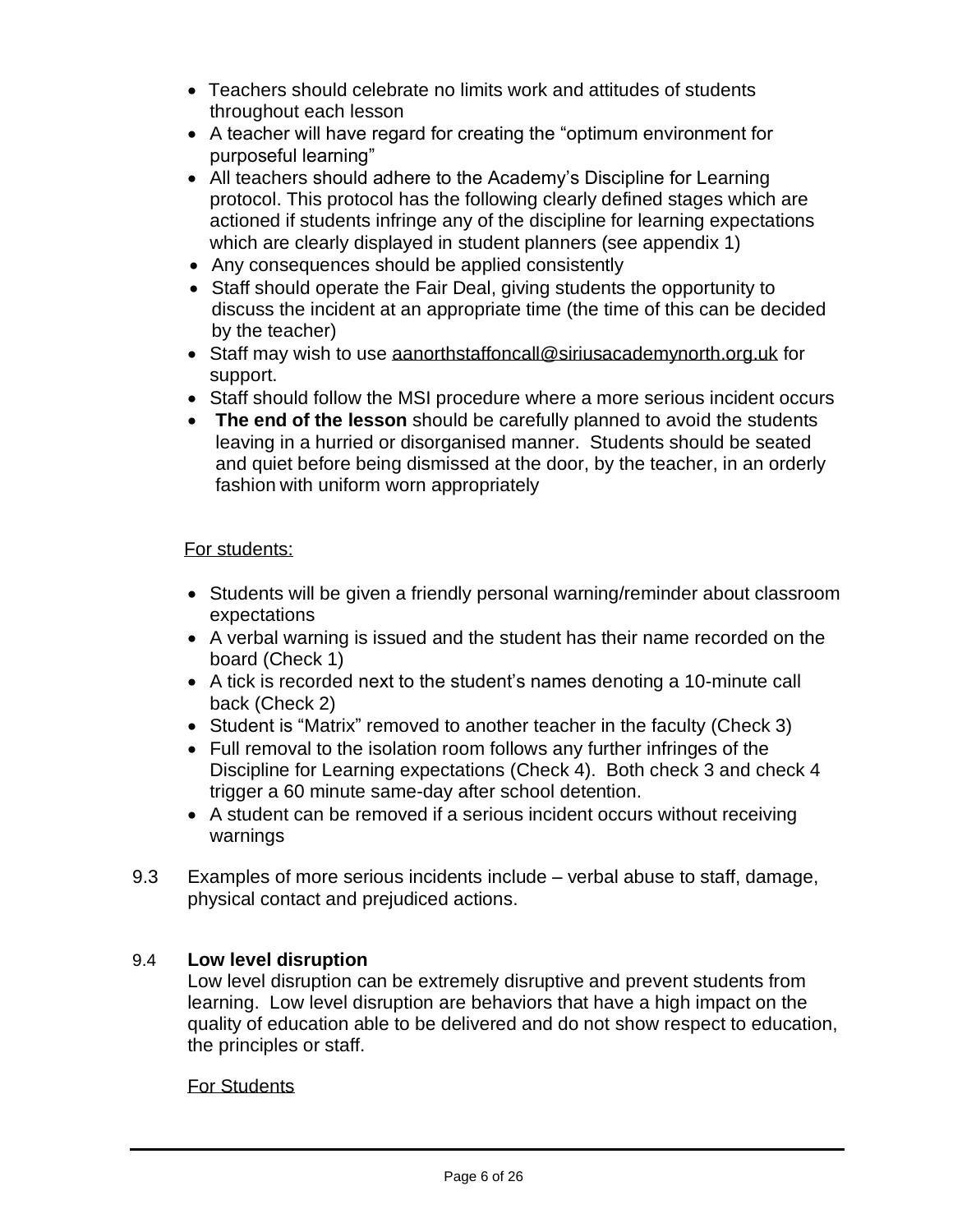Some examples of LLD are:

- Not active listening
- Turning around
- Talking over the teacher
- Talking across the classroom
- Shouting out
- Further examples can be found in the student planner

If a student reaches matrix remove, then they will be asked to wait directly outside the classroom for a member of staff. Failure to do so will be seen as truancy and defiance and carry both a detention and IFTE.

#### For staff

Checks should be used in a consistent, calm and measured manner. The student name should be added to the board after a check 1 with a tick if they reach check 2. All of the time, staff should explain to students why it has happened. If a student reaches matrix level, then the teacher should attend the same day detention to hold a short resolution.

Where a member of staff requires a matrix remove,

**[aanorthstaffoncall@siriusacademynorth.org.uk](mailto:aanorthstaffoncall@siriusacademynorth.org.uk)** should be used to alert a member of duty staff. Students should wait outside the classroom for the duty staff.

#### 9.5 **The Fair Deal**

For students:

Where students would like to discuss any action/incident then the Fair Deal (appendix 4) outlines the appropriate ways in which to do this. This involves a sensible discussion at an appropriate time as to not cause any further disruption to learning or the Academy environment. The Fair Deal builds on the principles of respect, support and community.

#### For staff:

Staff should uphold the idea of the "Fair Deal" and ensure that students are fully aware of the process. The Fair Deal builds on the culture of mutual respect. Listening to students concerns is vital and supporting change as a result of this is effective. Following resolution/sanction staff should never refuse to have students back in class. Restorative conversations are critical to building strong working relationships. A restorative conversation must be held after all matrix removes.

#### **10 Lateness to class**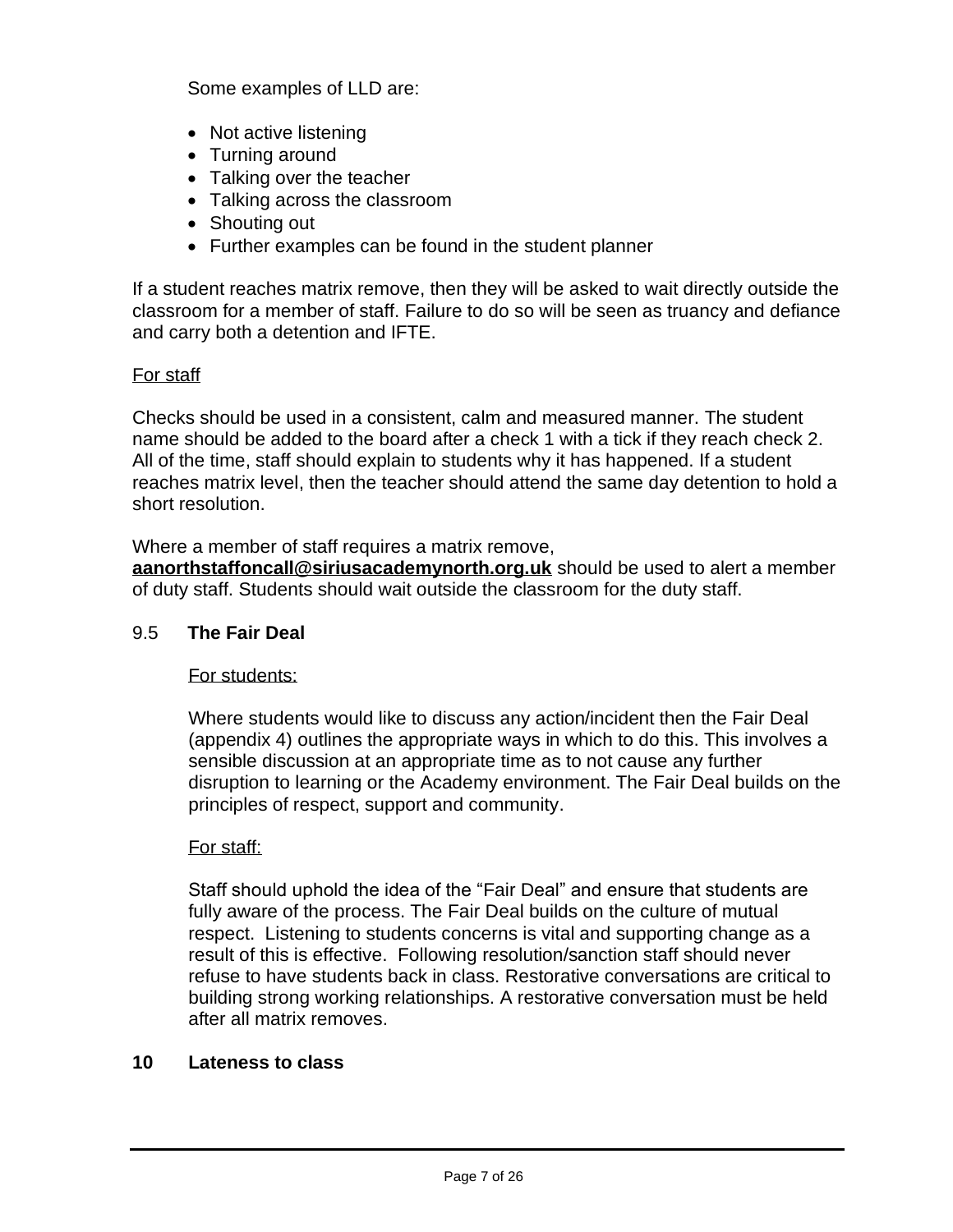10.1 Lateness can have significant impact upon learning of the late student and the learning of others within the class. Being prompt shows respect for education, others and yourself. Punctuality is a key skill and is covered by the Expert Learner Programme.

#### For students:

- Lateness is defined by students arriving at the lesson significantly later than the majority of the teaching group
- Lateness to the morning tutor session is defined by students arriving after 8.50am
- Students who arrive late will receive a 30 minute same day detention.
- Students arriving after 9:05am without a valid medical note will receive a 60 minute same day detention
- Students facing 'lockout' (arriving late after lesson starts) will be issued with a 30 minute same day after school detention
- Where lateness persists, parents/carers will be required to attend a formal meeting to solve the issue

#### For staff:

- Staff who, for whatever reason, hold back a student beyond the start of the next lesson must always provide the student with a brief note giving time, date and signature
- Lateness/Lockout should be recorded on registers
- In the event of late arrivals, the lesson should continue as smoothly as possible. The lateness should be acknowledged at the end of the lesson and through registers
- Students on Lockout should enter the class without any additional disruption. Those recorded as "Lockout" will receive a 30 minute same day detention

#### **11 Work not completed or of poor quality**

#### For students:

11.1 Students not completing work within a lesson should follow the check system following initial support.

#### For staff:

Staff should ascertain whether the student is able to do the work. Depending upon the judgement, the responses could be:

- Use discretion in applying additional work
- Use the Fair Deal to discuss the no-limits expectations
- Staff may wish to use [aanorthstaffoncall@siriusacademynorth.org.uk](mailto:aanorthstaffoncall@siriusacademynorth.org.uk) for support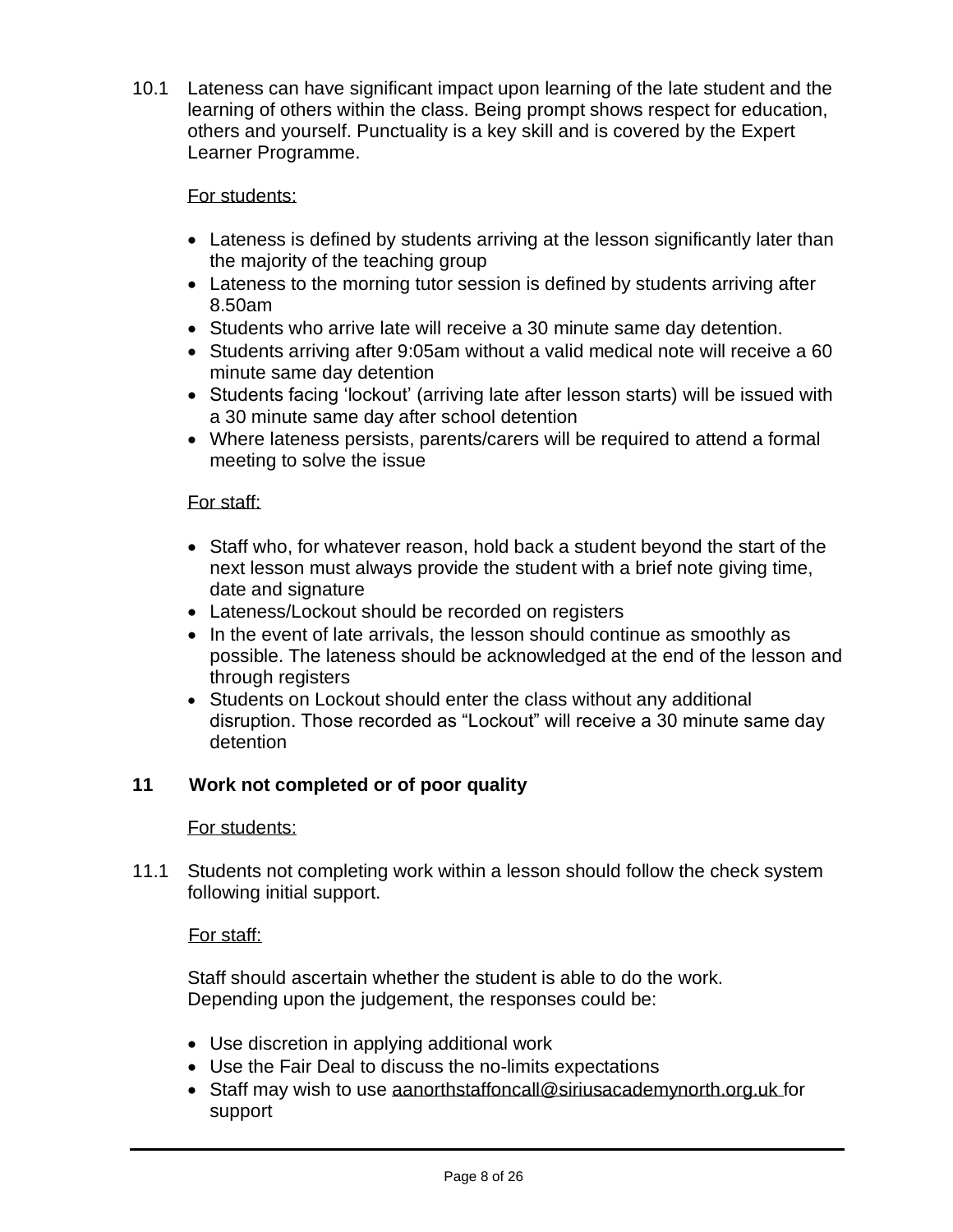- 11.2 If the student is frequently not completing work, or consistently producing work of poor quality, staff should seek the support of the Curriculum Director. If there is still no improvement the matter should be referred to the Head of Year again with a view to parents being contacted.
- 11.3 If Heads of Year sanctions fail to make an impact, the student may be referred to one of the Deputy Head of School as line management for the subject.
- 11.4 To address progress at the earliest possible opportunity, parents/carers will be expected to attend a progress panel meeting.

#### **12 More Serious Incidents in the classroom**

#### 12.1 For students:

The check system can be by-passed in the event of a more serious incident such as verbal abuse, physical contact or damage.

#### 12.2 For staff:

Staff are advised to adopt the following course of action as a response to challenging behaviour:

- Remain calm and attempt de-escalation techniques
- Follow MSI guidance and alert staff using [aanorthstaffoncall@siriusacademynorth.org.uk](mailto:aanorthstaffoncall@siriusacademynorth.org.uk)
- Seek the support of colleagues immediately for most serious incidents such as physical contact.
- Be aware of Academy absolutes in exercising consistency. (Appendix 5)

#### **13 Students leaving class**

#### For Students:

- 13.1 During each lesson period, students may request permission to visit the toilet. This should be a rare and exceptional occurrence as students should be encouraged to use the toilets before the Academy day, at break, lunchtime and after school. Frequent time out of the classroom can cause significant gaps in learning.
- 13.2 Students with evidenced medical problems will be provided with a toilet pass and this pass should be carried by the student at all times.
- 13.3 Time missed will be recorded in planners.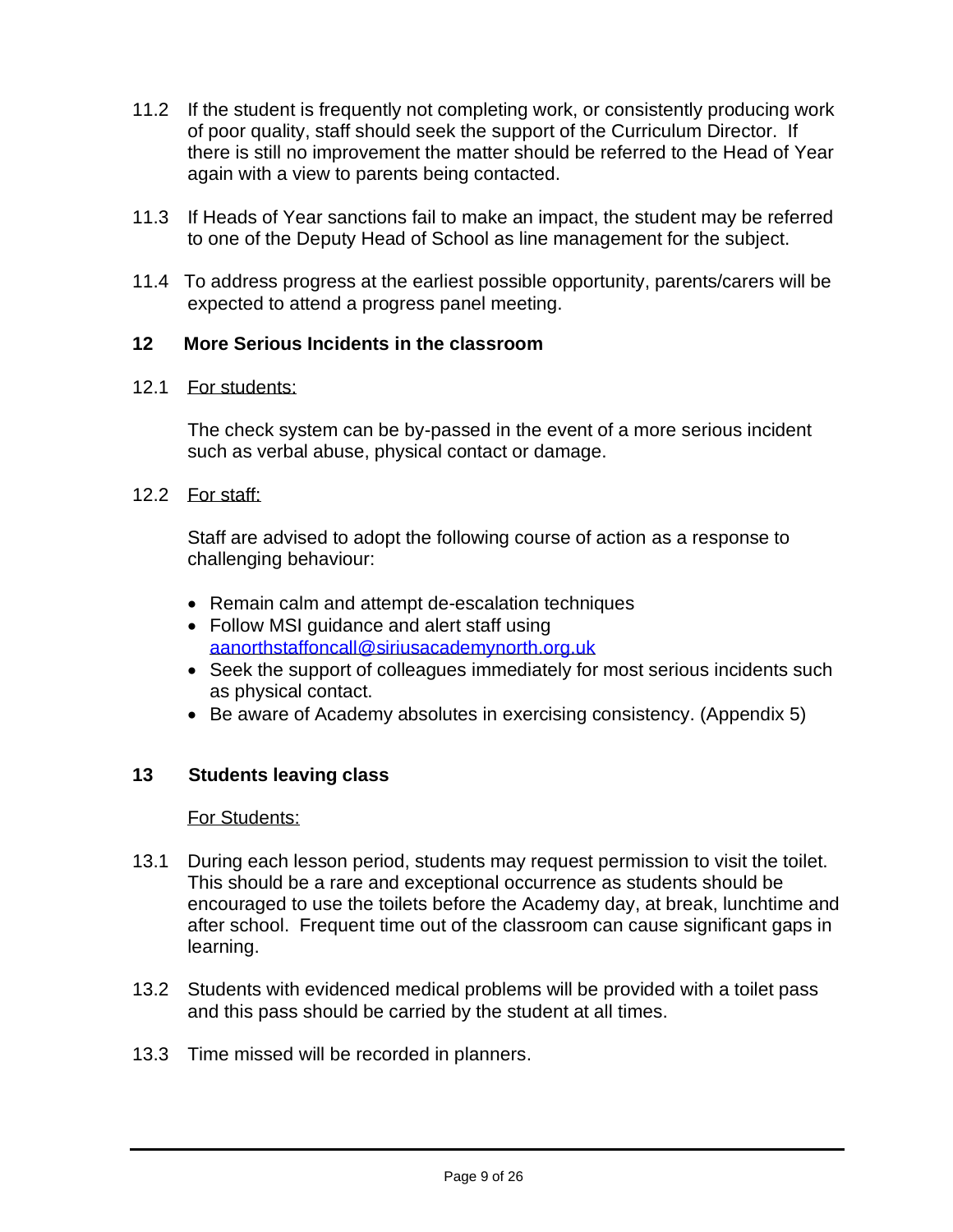- 13.4 Students will only be allowed out in a medical emergency not for minor ailments, or to fill water bottles
- 13.5 Students should never leave the classroom without consent from a member of staff. Doing so, "walkout" results in a 60 minute same day after school detention.

#### For Staff:

- 13.4 When faced with a student request for a toilet visit, teachers could use the following responses:
	- Initial response no, subsequently unless they have a medical pass
	- Privately ask the student if the visit is vital as the lesson is important
	- Ask whether the student could wait until the end of the lesson
	- Be more sympathetic to a repeated request
	- Grant permission, but point out that the lesson is important and that if students are allowed to go, the pass in the planner is completed
	- The same approach applies for requests for illness/injury

#### **14 Students Out of Lessons**

#### For students:

- 14.1 Time out of lesson leaves gaps in learning. Students should not leave a lesson without good reason and would not normally be allowed to leave a lesson.
- 14.2 Students out of lesson should always have a planner with permission inputted.
- 14.3 Students out of lesson without a planner permission will be logged as truant (60 minute same day after school detention).

#### For staff:

- 14.4 If a student is allowed to leave the room they should always have permission written in the planner.
- 14.5 All students out of lessons should be challenged. If they do not have the planner permission with them, they should be referred to the teacher from whose lesson they have come.
- 14.6 Students should be logged as truanting if there is no valid reason.
- 14.7 There should be no more than one student out of class at any time.

#### **Respect around the Academy**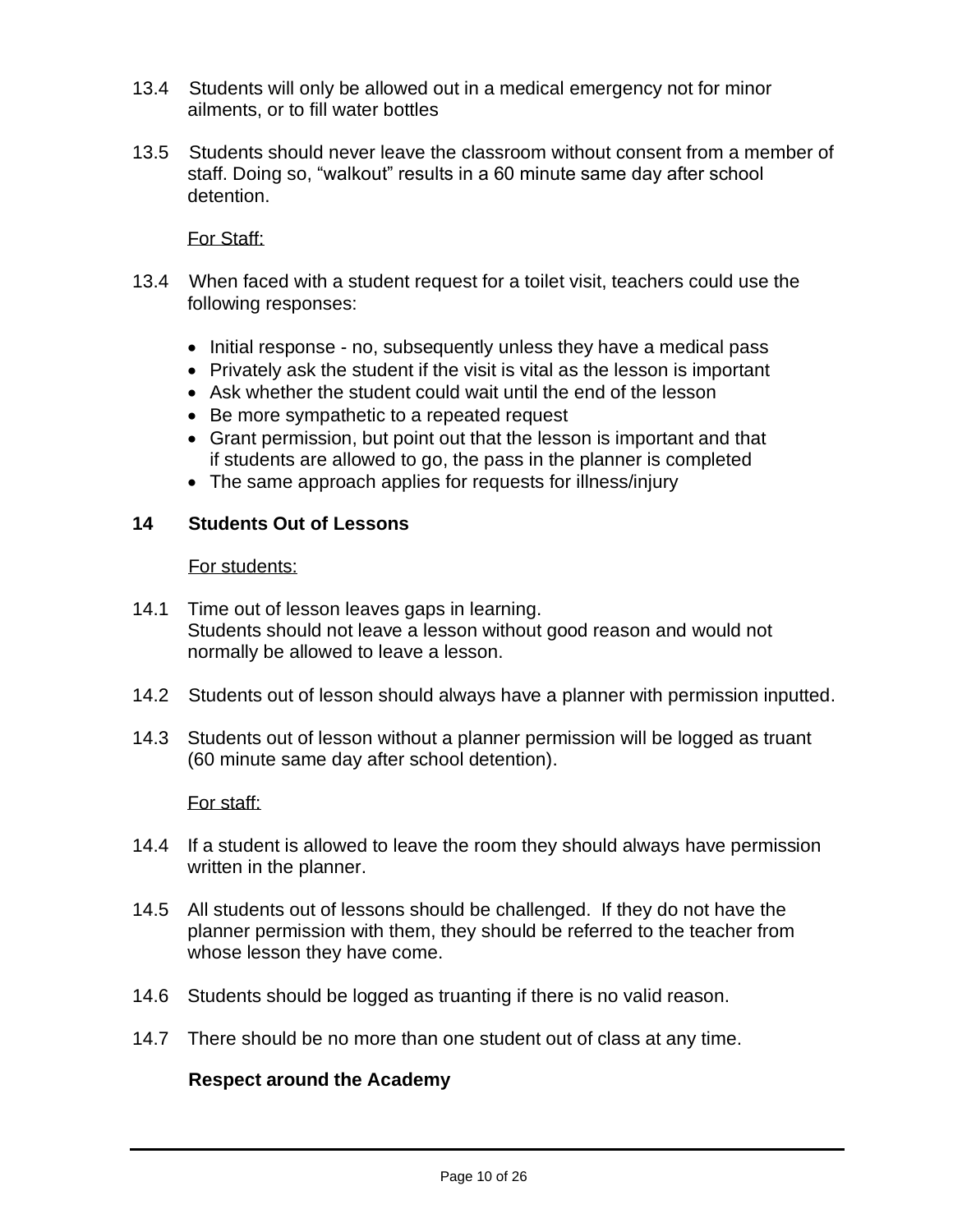#### **15 Bullying – Respect Policy**

- 15.1 This policy covers actions such as:
	- Prejudice
	- Bullying
	- Cyber-bullying

#### **16 Around the Academy**

For students:

- 16.1 Students are expected to move around the Academy site courteously and with respect.
- 16.2 At the end of lessons, break and lunch there is inevitably going to be a degree of congestion. To ensure respect for others and the environment, we maintain a 'courteous corridors' policy.

Courteous corridors are ensuring respect around the Academy area.

- 16.3 "Courteous corridors" include**:** 
	- Sensible movement around the Academy
	- Maintaining high standards of behaviour whilst outdoors
	- Moving around the Academy on the left hand side
	- No chewing gum on site
	- Only eating / drinking in designated areas
	- Clearing plates etc away after lunch
	- No physical contact
	- Not throwing food/items
	- Using bins/trolleys provided for any litter
	- Not being on the corridors following lesson start (Lockout)
	- Removing outdoor clothing inside
	- No 'mobile' use inside the Academy (seen or heard)
	- Be aware of visitors trying to move and give way where possible. Be positive e.g. holding doors, saying hello
	- Moving quietly and courteously without shouting, foul language or causing disruption
	- Ensuring no damage is caused
	- Waiting courteously for transport
	- Wearing correct uniform without prompt, following the uniform policy
	- Standing in the OWS seating area
	- Once students are outside, they remain outside
	- No use of plastic bottles
	- Following the correct direction policy on stairwells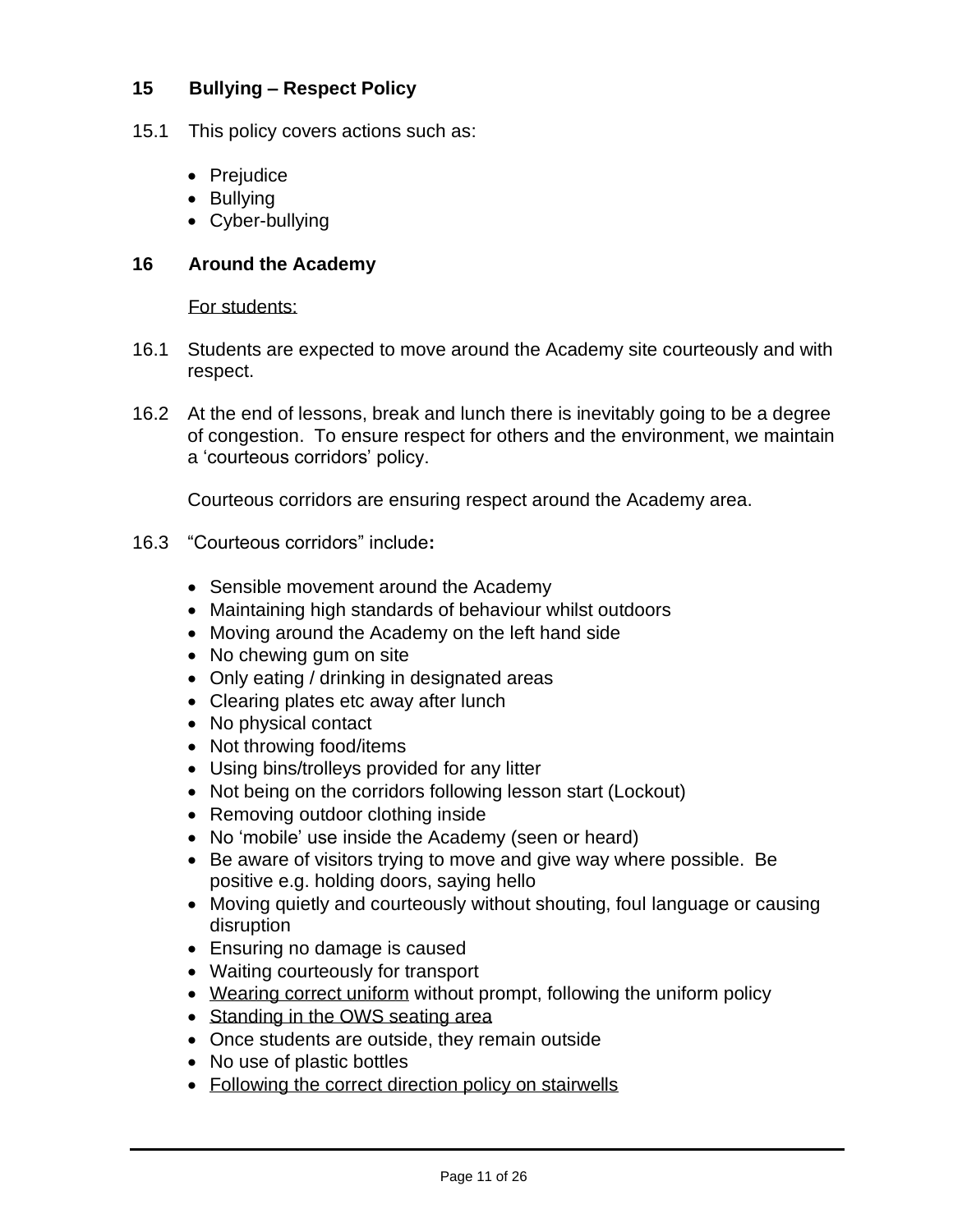- 16.4 A courteous corridor infringement will result in an instant lunchtime/break detention. 3 infringements will result in compulsory lunchtime detention for 3 days. Each subsequent courteous corridor infringement will carry the same.
- 16.5 Students are expected to wait in an orderly fashion at bus stops. This includes waiting inside the school fence for buses directly outside the Academy. This is to allow for safety of students and pedestrians. Not doing so will be logged as a courteous corridor.

#### For staff:

- 16.6 A teacher's responsibility for standards of student behaviour extends beyond his/her classroom. It is the general willingness of teachers to provide consistency in situations they come across during the unstructured periods of the Academy day, which greatly enhances the standards of behaviour throughout the site.
- 16.7 In order to maintain visible consistency around the site, staff should ensure:
	- Meet and Greet
	- Prompt duties
	- Challenging and logging all 'Courteous corridor infringements'
	- Praising positive respect behaviours e.g. holding doors, clearing tables Respect merits should be placed in planners

#### **17 Academy Uniform**

#### For students:

- 17.1 The Academy subscribes to a policy which requires all students to wear Academy uniform. Parents and students accept this constraint when making an application for a place at Sirius Academy North.
	- Key aspects of the uniform policy are: to wear black trousers, white shirt (buttoned up to the top and tucked in), Academy tie of the appropriate year group, academy blazer and black leather school shoes with no logo. The skirt must be at least knee length
	- Students must not wear jewellery with the exception of one pair of small stud earrings
	- No other visible piercings are permitted (including retainers of any sort)
	- Only natural hair colours are permitted

#### For staff:

17.2 The tutor and the Year Team are the first and most important monitor of the dress code. During the morning registration/before school, the student will be sent home to change into correct uniform. If this is not possible, students will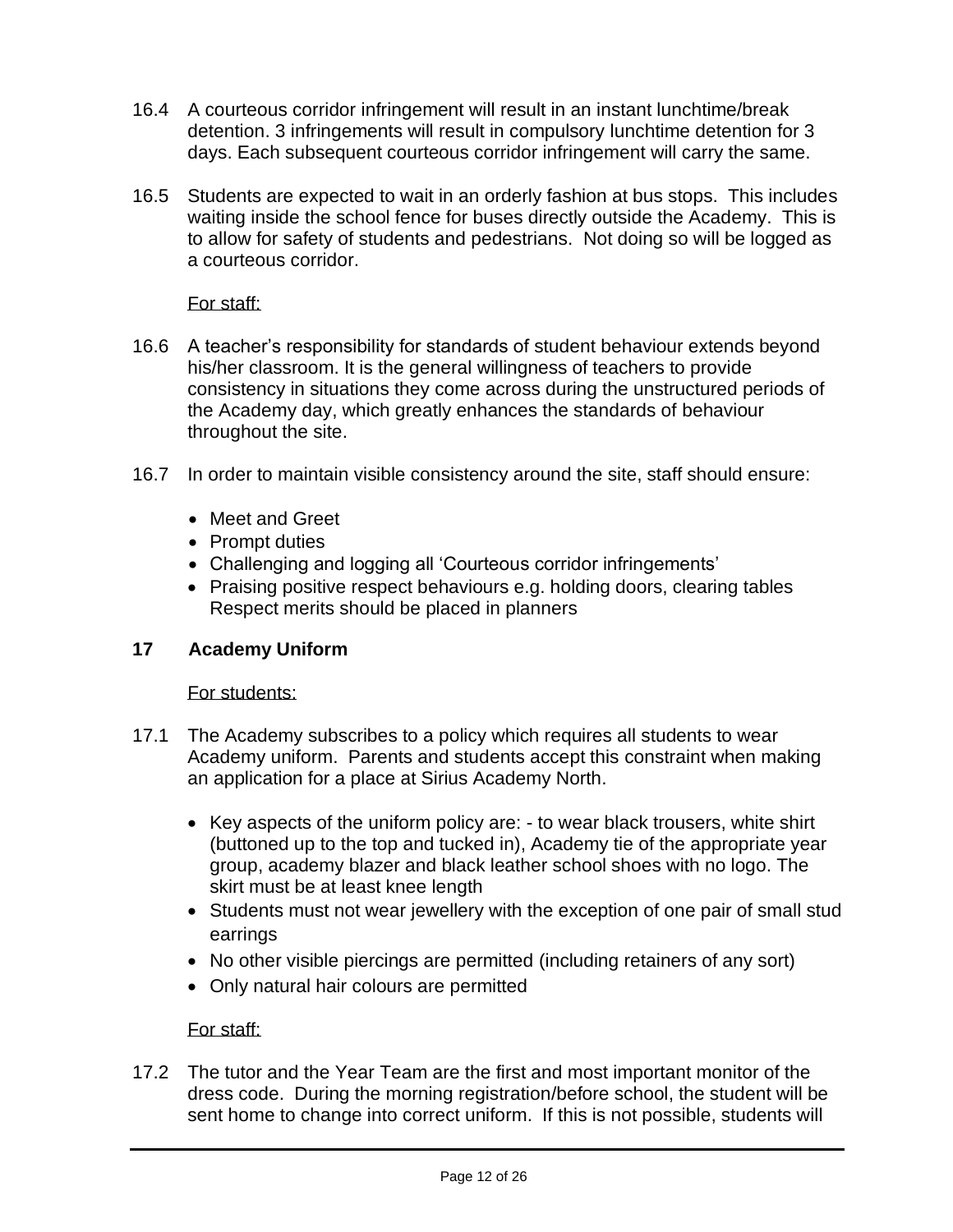be loaned items of uniform which they will be expected to change into. Failure to adhere to this will result in the student being isolated. Student's not wearing uniform appropriately should be challenged and the uniform corrected.

- 17.3 Ties should be worn from the top button to the trouser/skirt waistband.
- 17.4 Where parental contact can be made, it may be appropriate to send the student home for a temporary period of time to change their uniform.
- 17.5 Students and Year Teams will endeavor for perfect uniform using:
	- Contact home uniform bringing in/collecting
	- Stock uniform
	- Isolation for unresolved uniform issues
	- Isolation for visible piercings (whether or not removed)
- 17.6 PE Kit is expected to be worn by all students in all PE lessons with the exception of those with a valid professional medical note. The consequence for not bringing PE kit is a same day, after school, 20 minute PE detention. This maintains our responsibility to provide physical exercise.
- 17.7 All teachers should challenge inappropriate uniform in all lessons and around the Academy without disrupting the learning of others via aanorthstaffoncall@siriusacademynorth.org.uk
- 17.7 Repeated failure of students to adhere to the uniform policy will result in a formal panel meeting with parents/carers.
- 17.8 Year Teams will maintain accurate uniform logs to ensure no repeated infringement.

#### **18 Mobiles**

#### For students:

- 18.1 The use of electronic equipment such as mobile phones is becoming increasingly problematic in schools. The use of these often deflect from education. The management of such devices is difficult so all electronic gadgets have a seen or heard policy within the Academy building.
- 18.2 Specifically this means:
	- Any electronic gadgets (phone/headphones/speakers etc.) 'seen or heard' in the Academy building and during lessons times will be confiscated until the end of that day
	- This includes in corridors and social spaces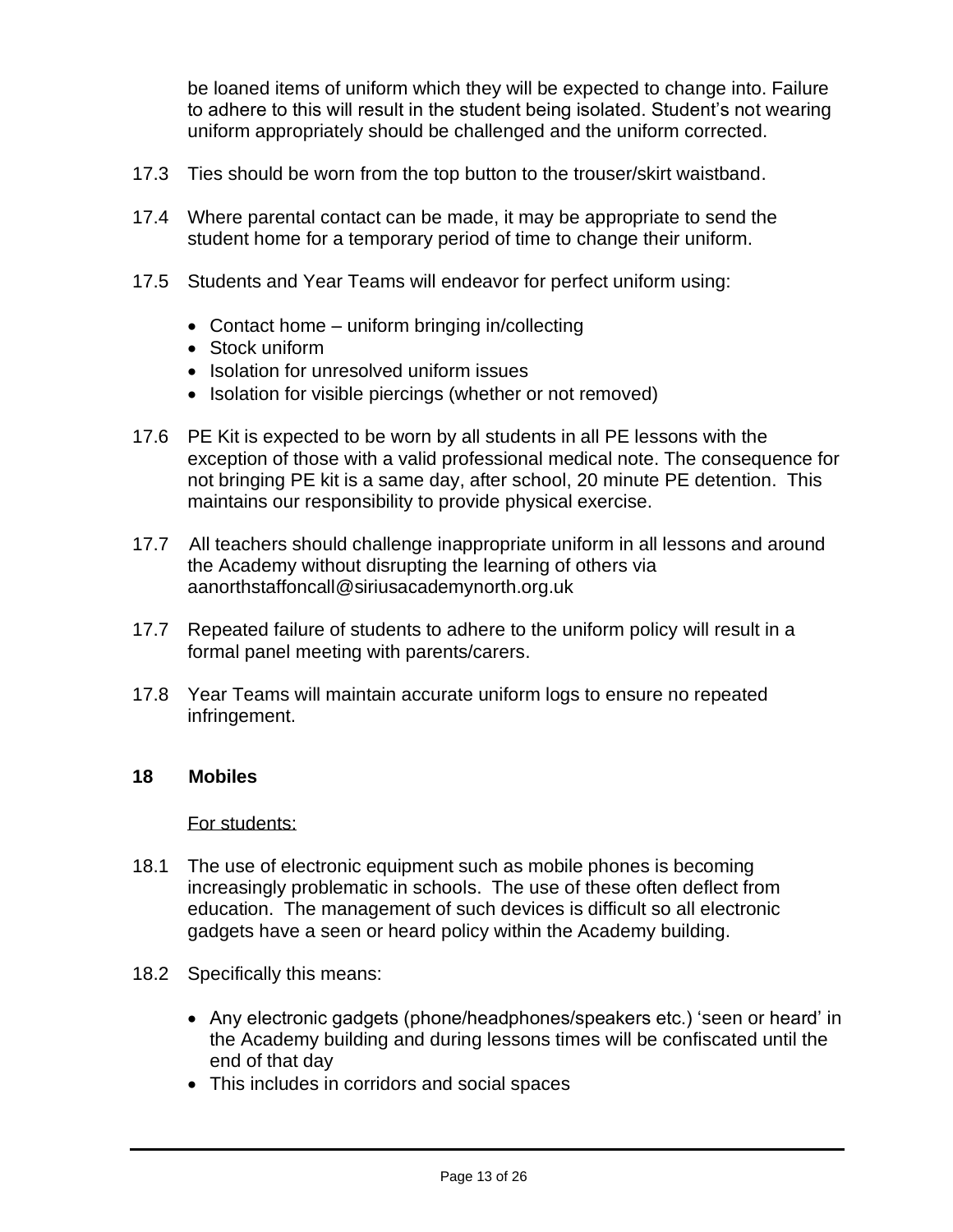- Any electronic equipment 'seen or heard' in any area (including outside) in lesson time or after movement bells will be confiscated
- Students are allowed to carry mobile phones if parent/carers require piece of mind. Though these should not be 'seen or heard'
- Parents are encouraged to contact the Academy to leave messages or contact in an emergency. Students are able to do the same.
- On the third time of confiscation a parent/carer will be required to meet staff and collect the phone. Subsequent breaches of this will need a parent/carer to collect

#### For staff:

- Staff must be vigilant and consistently carry out the 'seen or heard' policy
- Staff must hand any confiscated devices to Student Services in a timely fashion and certainly before the end of the day
- Staff will model the 'seen and heard' policy by refraining from using phones in lesson time or in social spaces

#### **19 Student planners**

- 19.1 Student planners are an integral part of academy practice. Use of the planner shows a no limits attitude and respect for education.
- 19.2 Those without a planner will receive a 30 minute after school same day detention.

#### For students:

- Planners should be available at all times and placed on the table in each lesson
- Planners are vital for many areas of the Academy including recording practice, recording messages, toilet pass, gaining rewards and recording attitude to learning.
- Students should ensure parents sign the planners each week
- Planners should be carried at all times for inspection

#### For staff:

- Like uniform, all staff should make regular checks, in particular, that planners are on the table in all lessons
- Use the planner for all key functions, recording practice, toilet pass, merits and attitude to learning work

#### **20. Water bottles**

20.1 To support respect for the environment, the Academy no longer sells single use plastic bottles. Single use plastic bottles are not allowed in the Academy. (This includes plastic bottles from external shops).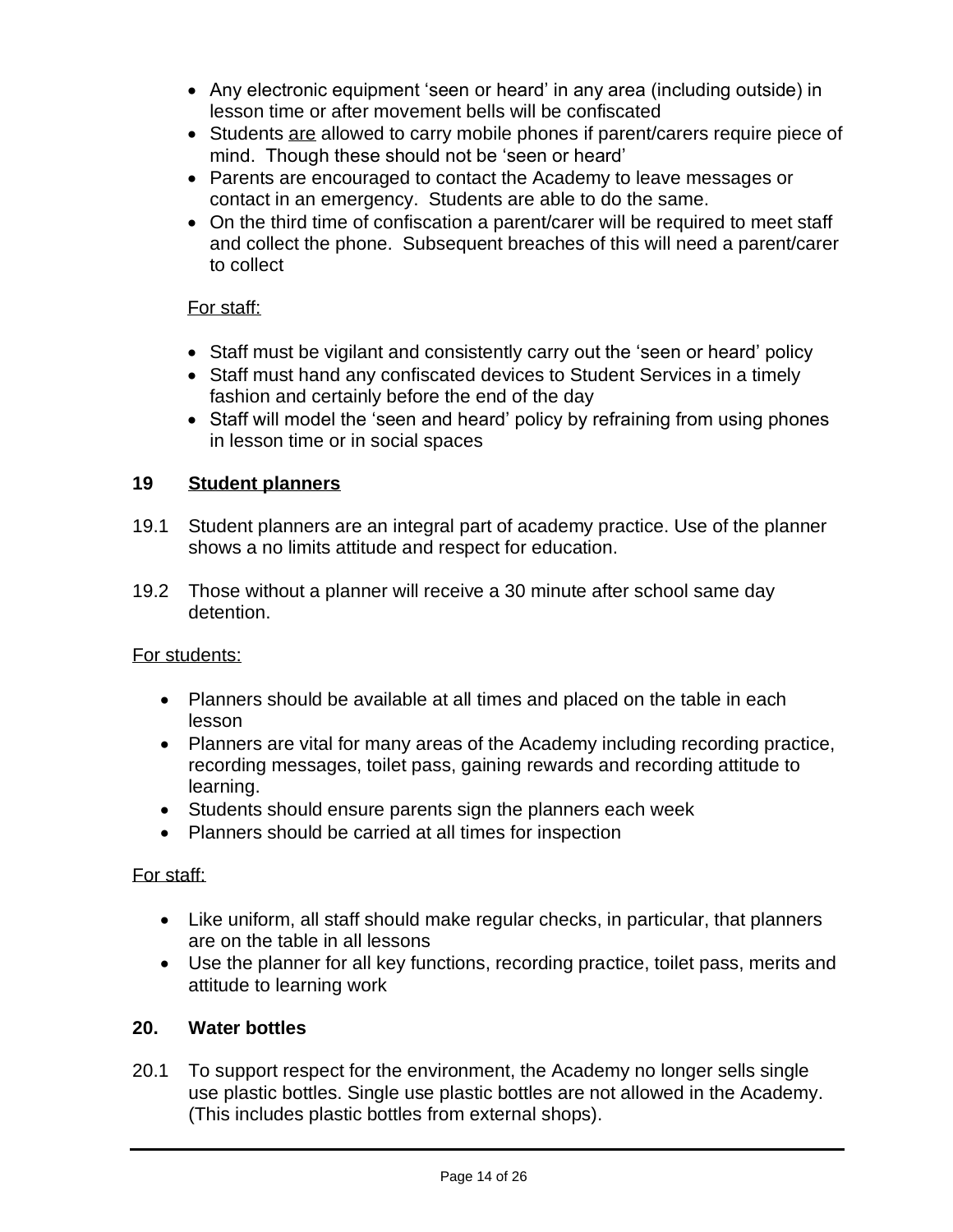- 20.2 The reduction of large fizzy drinks will also support the health of our students (respect for ourselves).
- 20.3 The Academy has provided more water fountains to support students in staying hydrated.
- 20.4 To support the policies on planners, practice booklets, electronics and water bottles, students are required to carry a bag.

#### **Respect for the Academy environment**

#### **21 Chewing gum**

21.1 Students are not allowed to bring gum onto the Academy site. If students are seen to be chewing, they will be told to remove the gum and the incident recorded, which triggers a same day community payback detention.

#### 21.2 **Damage**

- Damage is one of the Academy's absolutes. The Academy is for everyone including future generations. It is essential we respect this environment
- Damage reduces funds available directly for learning
- Damage 1 day internal exclusion with parental contact. Suggested payment and community payback

#### **More serious incidents**

- 21.3 The Academy has a number of 'absolute' rules which are unacceptable in the Academy. These absolutes demonstrate a lack of respect and have no place in the Academy. (See appendix 5).
- 21.4 The "absolutes" of the Academy:
	- Verbal abuse Whatever the context, swearing/abusive language directed to staff or students, or within the hearing of staff or students is unacceptable and must result in an appropriate sanction
	- Absconding (leaving the school site) A key aspect of the Academy is to keep students safe. Absconding is a significant safeguarding risk
	- Damage The Academy is for everyone including future generations. It is essential we protect this environment. Damage reduces funds available directly for learning
	- Refusal This is a basic of respect. All students must abide by the Academy's behaviour policy which includes following instructions from adults
	- Any consequence that is given as a result of poor behaviour must be completed. This is part of being a student within the academy. Where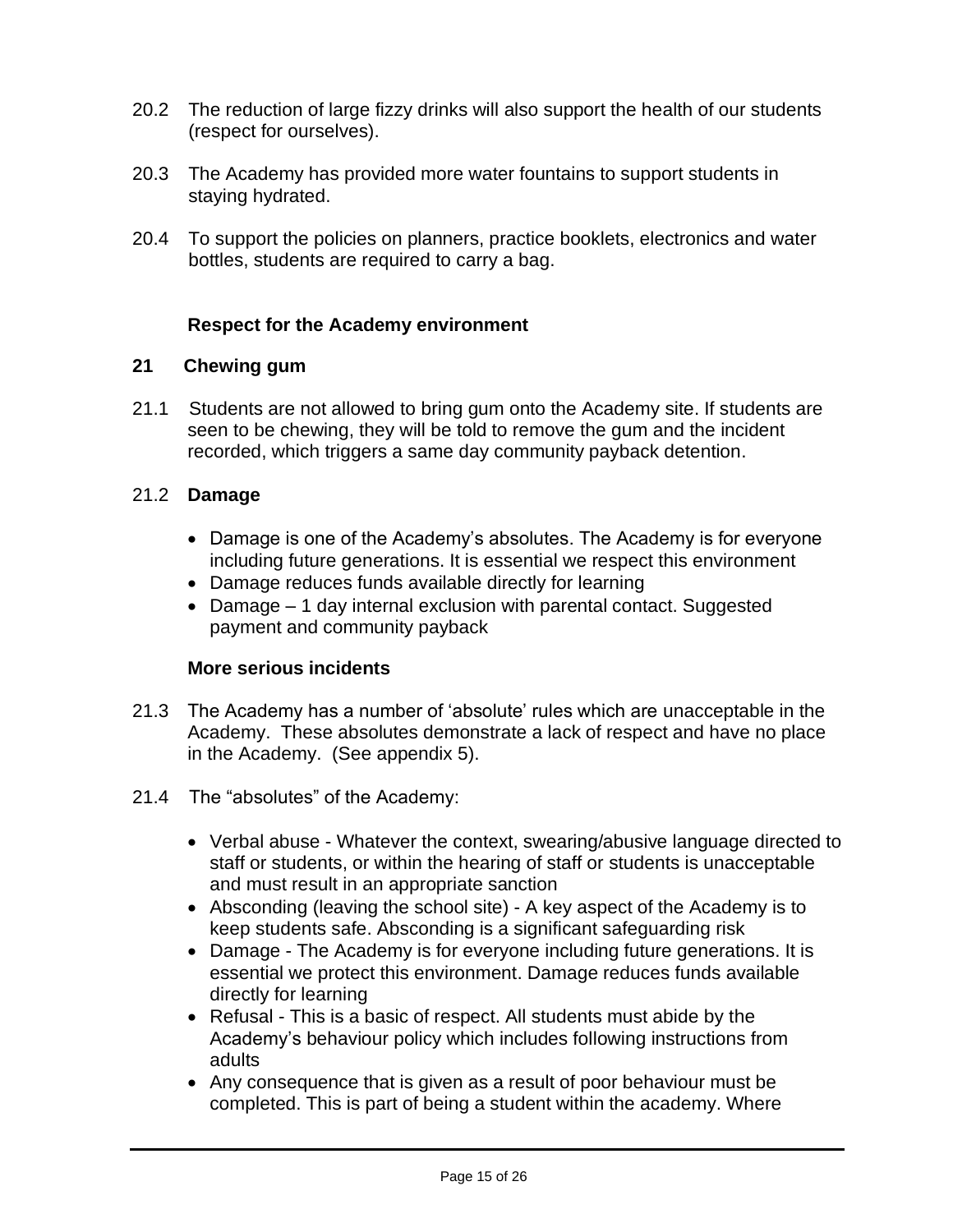sanctions are owed, students will be isolated until they are complete. Continued refusal will result in other strategies being found to support the student

- Smoking A key aim of the Academy is to support the health of all students. The Academy is a non-smoking site for all. The absolute of smoking extends to travelling to and from the Academy
- Disrepute Respect extends into the community. This includes respecting others through social media, phones and travelling to and from the Academy. Others should be treated with respect, free form bullying, harassment or prejudice
	- Physical contact Aggressive physical contact will cause harm to others. This can be both physical and mental harm

#### For staff:

21.5 Staff should ensure that they are fully aware of the MSI procedures. This is especially true for Year Teams. Staff should use aanorthstaffoncall@siriusacademynorth.org.uk

#### For students:

The absolutes are:

- Verbal abuse towards staff Fixed term exclusion with parental meeting
- Absconding from site  $-2$  day internal exclusion with parental contact
- Damage 1 day internal exclusion with parental contact. Suggested payment and community payback
- Prolonged defiance (refusal, repeatedly walking away from staff, this includes defiance of the sanction system) – 3 day fixed term exclusion with parental meeting
- Smoking 1 day internal exclusion with parental contact and health referral
- Disrepute/bullying/prejudice  $-2$  day internal exclusion with parental meeting and associated workshop work
- Physical contact 3 day Internal fixed term exclusion and parental meeting.
- For serious instances, including planned, physical contact than an external fixed term exclusion would apply
- 21.6 For repeated breaking of absolutes/fixed term exclusions a formal panel meeting will be arranged for parents/carers.
- 21.7 For repeated or serious infringements of the "absolutes" then all Academy strategies up to and including permanent exclusion can be considered.

#### **22 TARIFFs Sanctions and support**

22.1 Where there are frequent actions then tariffs apply in order to quickly address any issues at an early stage.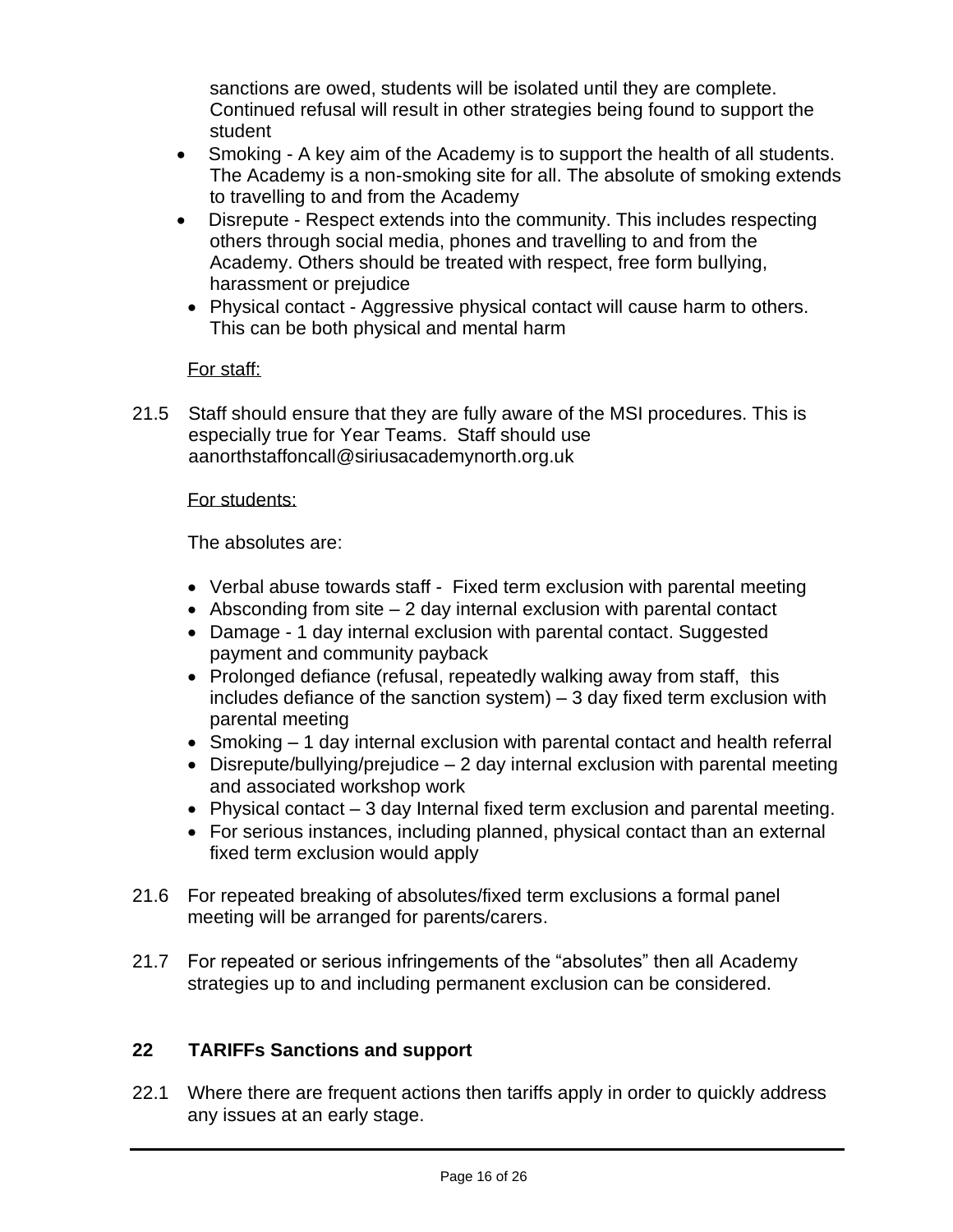#### 22.2 Classroom based sanctions:

Where low level disruption exists then students may be required by the teacher to complete sanctions these may include (but not limited to), seat moves, parental contact, Academy detentions and/or faculty/year reports. Restorative conversations form an important part of the academy detention system and staff are required to meet with matrixed students at the end of the day that the detention is given.

- 22.3 Students who are guilty of persistently failing to adhere to Academy expectations and/or are frequently matrixed or removed from lessons may be required to complete sanctions such as "blitz" monitoring, workshops, isolation, Year reports, SLT reports, internal alternative strategies. This will involve the student being given clear improvement targets that are closely monitored by Tutors, Heads of Year and Year Assistants.
- 22.4 Where negative actions continue to persist and/or absolutes continue to not be met then higher order strategies will be utilised to break the negative cycle. These may include the use of panel meetings, internal alternative provision, managed moves and direction to the use of external alternative provision.
- 22.5 The Academy, in partnership with Rise Academy, may utilise the specialisms of Rise Academy, where it is deemed the most effective cause of action to address concerns.
- 22.6 Serious misconduct, such as: extreme violence, premeditated violence, sexual assault, the possession, use or supply of illegal substances or alcohol or the possession or use of an offensive weapon, will not be tolerated by the Academy and will lead to serious sanctions up to and including permanent exclusion for the individual or group involved in such actions. In the event of a permanent exclusion, the students' record of behaviour will also be taken into consideration. (Refer to Exclusion Statement). Students who repeatedly break the absolutes despite high levels of support and parental engagement will be subject to more serious consequences up to and including permanent exclusion.

#### The use of detentions:

- 22.7 Lunchtime and same day after Academy detentions are compulsory. Students who fail to attend a detention will be given additional detention time. If a student persistently fails to attend detentions, they will be placed in isolation until all detentions are completed and/or parents/carers attend a formal panel meeting.
- 22.8 Where there is an issue with an after Academy detention, parent/carers should contact the Head of Year prior to the detention, under certain circumstances the detention can be re-arranged.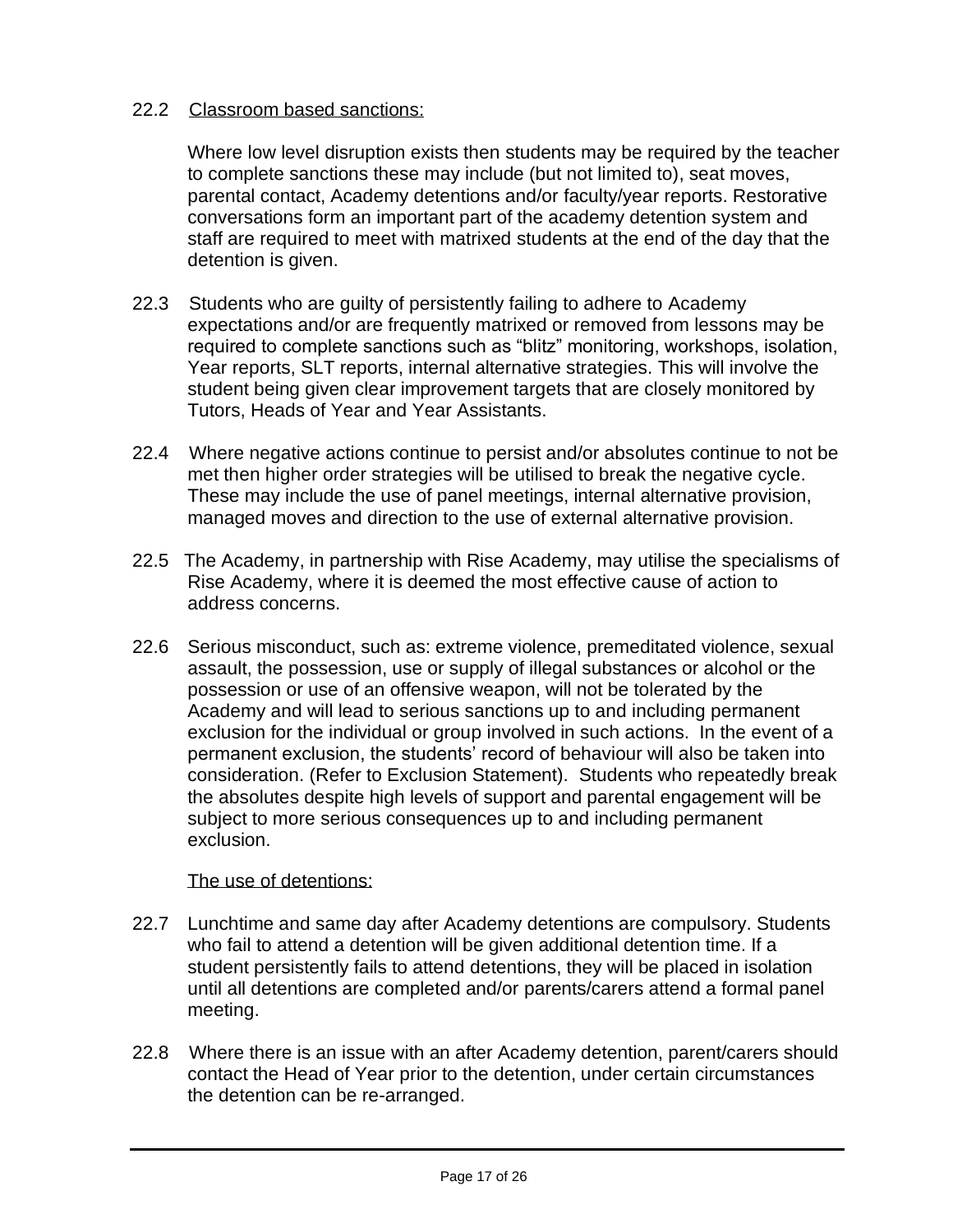- 22.9 The detention process is highlighted in appendix 3.
- 22.10 Where students disrupt a detention or complete insufficient work then they will have their detention time extended, students will be placed in isolation until that time.
- 22.10 Where students are suspected of having items banned by Academy policy (chewing gum, energy/plastic bottled drinks), including knives/weapons, alcohol, illegal drugs, stolen items, tobacco/cigarette papers, fireworks, pornographic images and any other article likely to be used to commit an offence, cause injury or damage property, where it is deemed that there is an issue, force could be used to enable a search for these items. (See restraint statement).
- 22.11 The Behaviour Policy extends beyond the school gate, including behaviour to and from school, in the local shops and on public transport. Where safety or well-being is compromised, or the Academy is brought into disrepute, the Academy will follow the same more serious incidents procedures, including all relevant sanctions. In short, the Academy has the power to extend discipline beyond the school gate. *"Teachers have the power to discipline pupils for misbehaving outside of the school premises "to such an extent as is reasonable" (section 90 of the Education and Inspections Act 2006 paragraph 21).*
- 22.12 The Academy regards malicious accusations against staff as a more serious incident and sanctions up to and including permanent exclusion would be considered.
- 22.13 Where appropriate, students who disrupt the learning of other students or act inappropriately to members of staff or the public, will be expected to attend restorative practice meetings. For serious offences, including physical violence and racism, restorative meetings will be attended by the Academy's PCSO link officer. Students may also be required to write formal letters of apology.
- 22.14 Students who have broken the absolute rules will be subject to a range of sanctions as detailed in appendix 5. The use of isolation is an internal sanction and the following rules apply. Students agree to work in silence throughout the course of the day on a range of tasks set by staff. Toilet breaks will be organized throughout the day. Lunch will be available to students. Students who do not work appropriately, disrupt isolation or walkout are subject to higher consequences as described in appendix 3.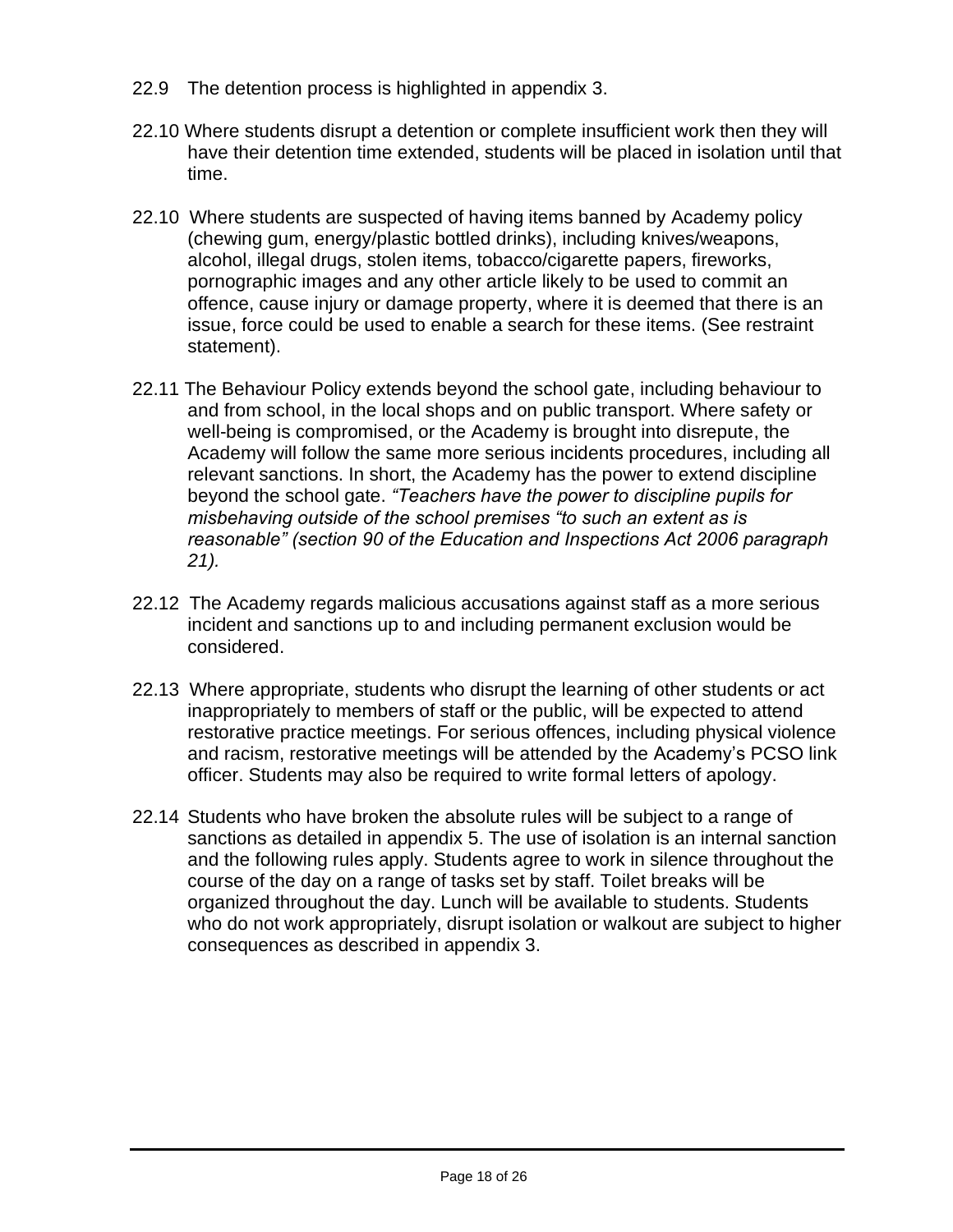### Appendix 1a **Actions & Consequences Chart (after classroom strategy) - staff**

| <b>ACTION</b>                                                         | <b>CONSEQUENCE</b>                                                                                                                                                                                                                                                                                                                                                                                                                                                                                 |
|-----------------------------------------------------------------------|----------------------------------------------------------------------------------------------------------------------------------------------------------------------------------------------------------------------------------------------------------------------------------------------------------------------------------------------------------------------------------------------------------------------------------------------------------------------------------------------------|
| A1<br>A student disrupts the quality of education<br>for others       | <b>Friendly warning and C1</b><br>• A friendly warning and explanation of wrongdoing<br>will be discussed with the student<br>• If the behaviour persists, a first formal warning will<br>be given and the student's name will be written on<br>the board (check 1)                                                                                                                                                                                                                                |
| A2<br>Further disruption and/or continuation of A1                    | C <sub>2</sub><br>• A second verbal warning will be given and a tick will<br>be placed against their name on the board<br>• A call-back will be given (check 2)                                                                                                                                                                                                                                                                                                                                    |
| A <sub>3</sub><br>Poor behaviour continues                            | C <sub>3</sub><br>• The student will be matrix removed from the<br>classroom by the on call member of staff and<br>escorted to the matrix room (check 3).<br>• The incident will be recorded and a same day<br>Academy detention will be given<br>• Parents/carers will be informed                                                                                                                                                                                                                |
| AA<br>A student is removed from more than<br>one lesson within a week | C <sub>4</sub><br>• The incident will be recorded and an Academy<br>detention will be given<br>• The student will be placed on a Behaviour<br>Monitoring Report to their Form Tutor<br>• Parents/carers will be informed                                                                                                                                                                                                                                                                           |
| A5<br>A student refuses to follow<br>the Academy Code of Conduct      | C5<br>• The student will be referred to their Head of Year,<br>who will issue a sanction                                                                                                                                                                                                                                                                                                                                                                                                           |
| A6<br>Serious misconduct                                              | C <sub>6</sub><br><b>Could include any of the following;</b><br>• A meeting with parents/carers will be arranged<br>• The student will be referred to the Academy Pastoral<br><b>Support Unit (Internal)</b><br>• A fixed term or permanent exclusion may be given<br>• An internal exclusion may be applied<br>• There could be PCSO involvement<br>• Other sanctions may include formal apology, litter<br>picking and/or payment for damage<br>• A range of external provisions may be directed |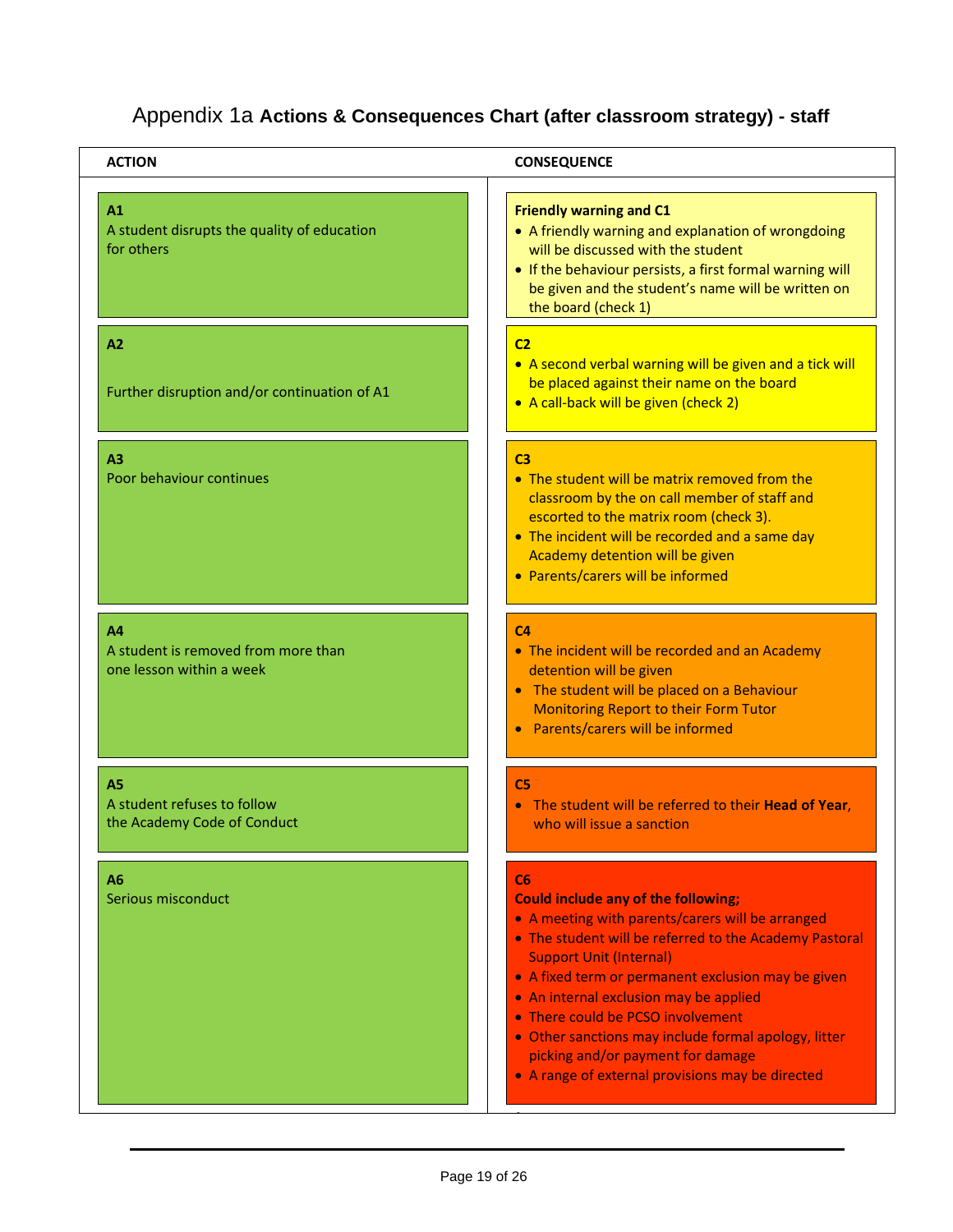

**Behaviour Policy** 

**Friendly warning**<br>Reminder about the basics

Check 1 Formal warning (name on board)

Check 2 2nd Formal warning (tick next to name)

Check 3 Matrix room, call back and restorative after school detentions

Check 4 Isolation (failed matrix or serious incident) Isolation (failed matrix or serious incident)

Poor classwork can lead to a behaviour consequence.

Eating/drinking anywhere other than the One World Space or outside and not following courteous corridors expectations will lead to lunchtime sanctions.

Persistent lateness will lead to an after school detention.

Verbal/physical assault, refusing to go or failing when in the matrix room or other serious offence can lead to immediate placement in isolation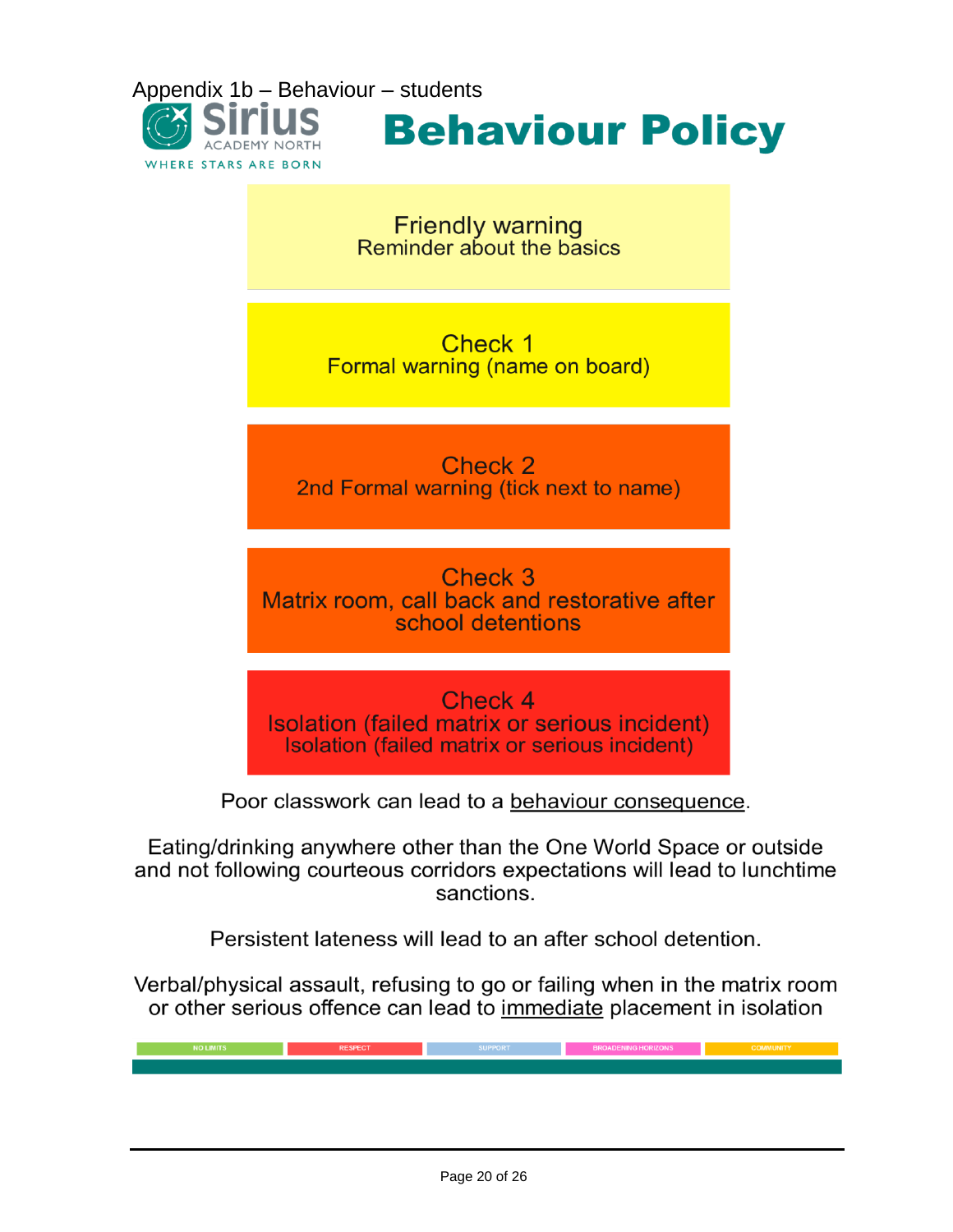#### Appendix 2



# **Expectations Respect Education**

#### **NO LIMITS**

- Complete your practice booklets
- Excellent attendance and punctuality
- √Aim for expert learner

#### **RESPECT**

- <Follow active listening
- VNo hands up
- <Follow courteous corridors
- «No mobiles or gadgets seen or heard
- VNo chewing gum

#### **SUPPORT**

- √Attend intervention/support sessions
- VUse the Fair Deal
- Support others
- Carry your planners at all times

#### **BROADENING HORIZONS**

- ✔ Engage with the content of all subjects
- V Attend enrichment clubs and events
- Pead for pleasure and complete reading logs

#### **COMMUNITY**

- Participate in House team competitions
- V Become a student leader
- ← Be part of our student voice

**MOTHER COMPANY** 

Represent the Academy in the community

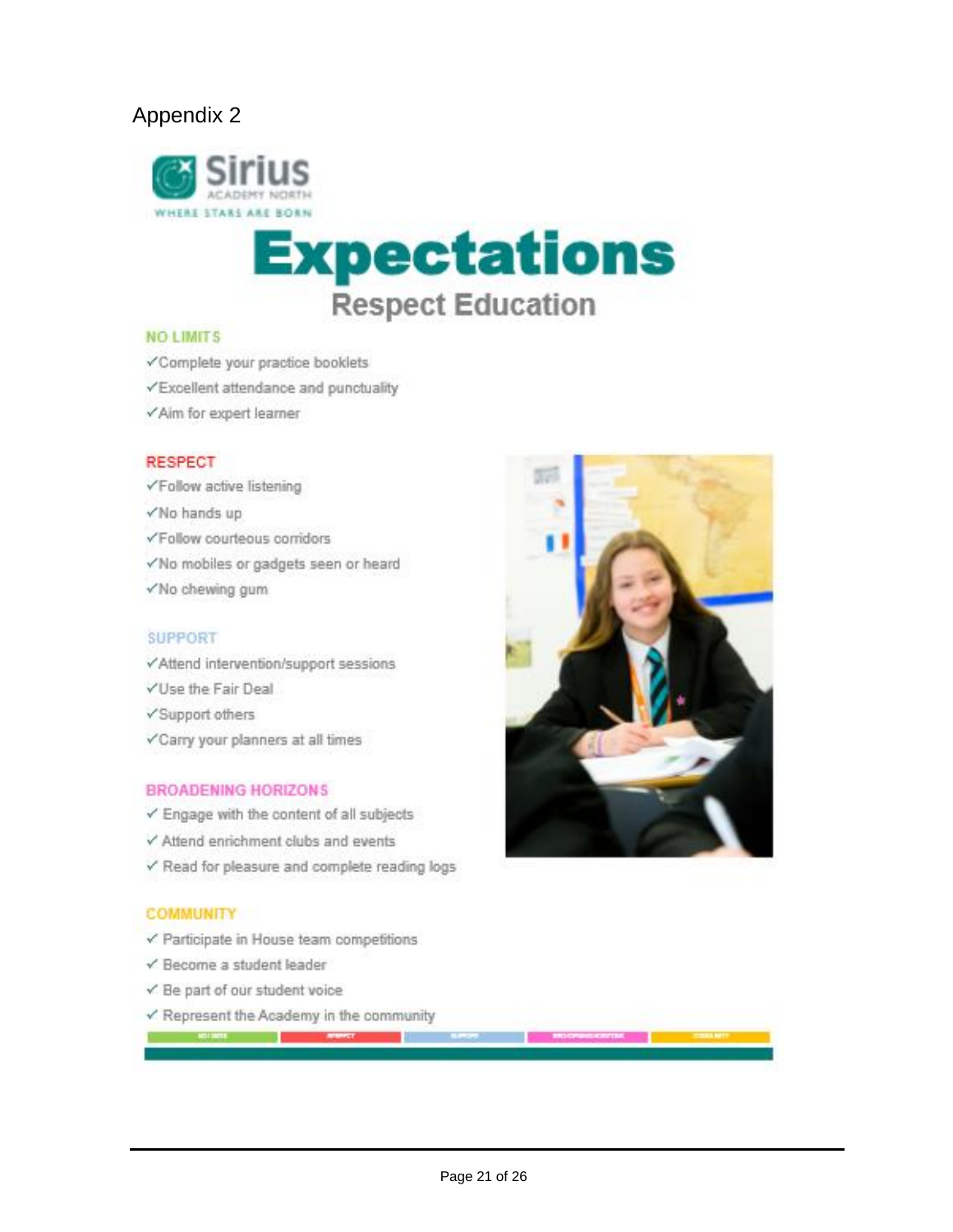#### **Appendix 3a**

#### **Sanction system – communication.**

We operate a system of same day detentions.

Messages will be sent via MyEd and text messages by 2.30 based on recorded data. Any incidents after this time (when known about) will be contact by phone by the Year team. **SJE** to create the register for each consequence to be recorded on SharePoint.

All detentions to be completed in the Auditorium except for PE

Teaching staff to attend where they have had a student matrix that day (Curriculum Directors to monitor and support their conversations)

Students who have refused a detention will have immediate parental contact and expectation of completing 90 minutes the next night.

Continued refusal to attend leads to IFTE until parents attend a panel meeting (what number should be put on this?

#### **Appendix 3b**

#### **Report system**

| <b>Report level</b> | Administered by     | Length of report | Consequence of<br>failing                                  |
|---------------------|---------------------|------------------|------------------------------------------------------------|
| Subject             | CD (single issue)   | 4 weeks          |                                                            |
| Tutor               | Tutor               | 4 weeks          | Meet HOH                                                   |
| Year                | <b>HOH</b>          | 4 weeks          | Meeting with<br>HOH and AVP -<br>ramp up<br>seriousness    |
| <b>AVP House</b>    | AVP (driven by HOH) | 4 weeks          | Panel meeting<br>with next step<br>strategies<br>discussed |
| <b>DHOS</b>         | <b>DHOS</b>         | 4 weeks          | MM or AP or D                                              |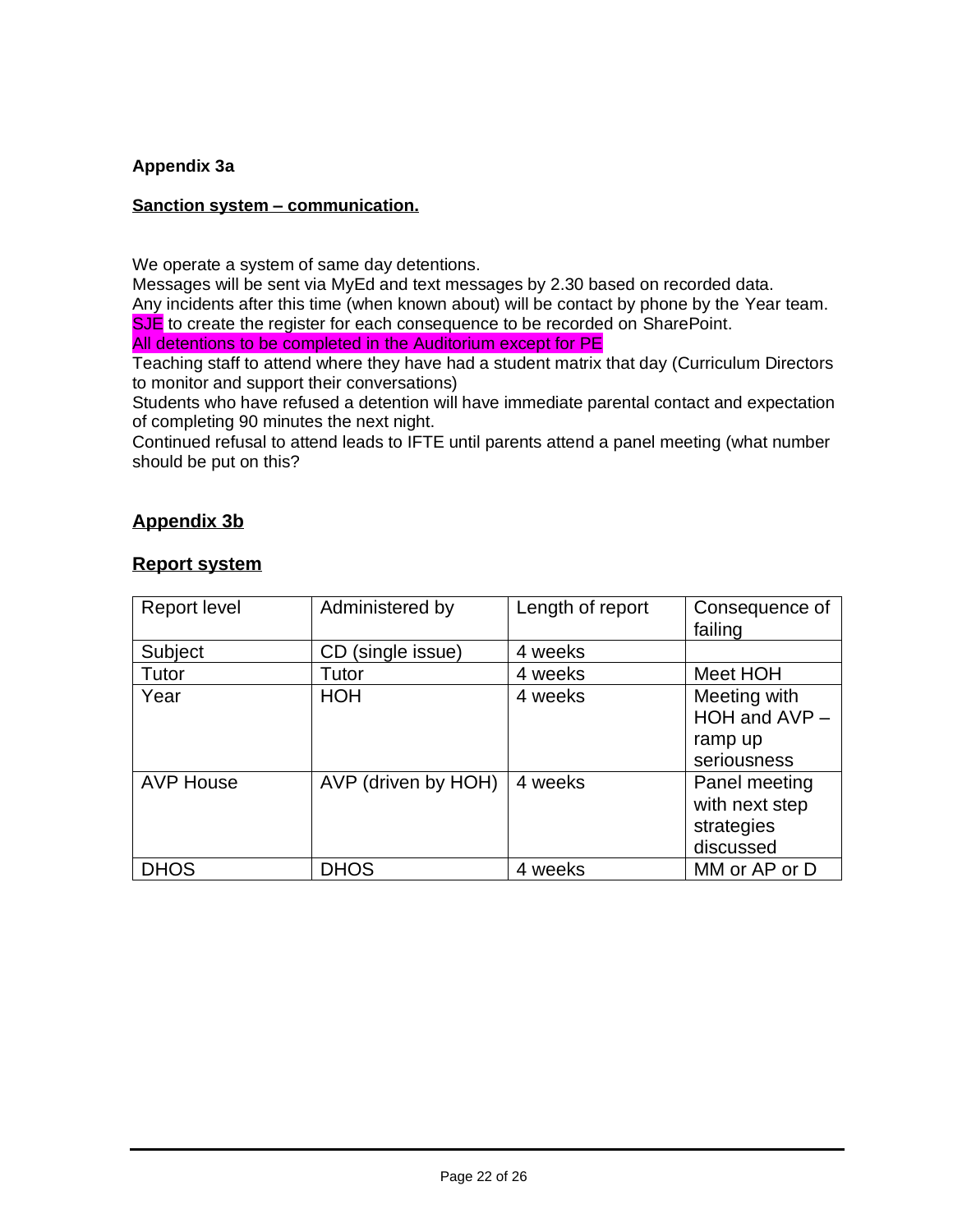| <b>Respect level</b>                 | <b>Specific issue</b>                                         | <b>Sanction</b>                                                                                      |
|--------------------------------------|---------------------------------------------------------------|------------------------------------------------------------------------------------------------------|
| <b>PUNCTUALITY</b>                   | <b>AM LATES</b>                                               | SDD 30                                                                                               |
|                                      | AM LATE AFTER TUTOR<br>(OR MISSING TUTOR)                     | SDD <sub>60</sub>                                                                                    |
|                                      | <b>LOCKOUT</b>                                                | <b>SDD 30</b>                                                                                        |
| <b>COURTEOUS</b><br><b>CORRIDORS</b> | <b>COURTEOUS CORRIDOR</b>                                     | STRAIGHT LUNCH ISOLATION                                                                             |
|                                      | <b>3 COURTEOUS</b><br><b>CORRIDOR INCIDENTS</b>               | <b>LUNCH DETENTION X3</b>                                                                            |
|                                      | CHEWING/LITTER/TRAYS                                          | <b>COMMUNITY PAYBACK</b>                                                                             |
|                                      | <b>MOBILE PHONE</b>                                           | <b>CONFISCATION TO STUDENT</b><br><b>SERVICES - PARENTS AFTER 3RD</b><br>TIME (AND EVERY SUBSEQUENT) |
| <b>CLASSROOM</b>                     | <b>MATRIX</b>                                                 | <b>RESTORATIVE CONVERSATION</b><br>WITH TEACHER - CENTRALISED                                        |
|                                      | <b>3 LLD INCIDENTS</b>                                        | HL REPORT (CD report if only one<br>subject)                                                         |
|                                      | <b>WALKOUT</b>                                                | 1 DAY IFTE PLUS SDD 60                                                                               |
|                                      | <b>REMOVE</b>                                                 | IFTE ROD SDD 60                                                                                      |
| <b>SANCTION DEFIANCE</b>             | <b>DISRUPT ISOLATION</b>                                      | EFTE 1 (information received from staff<br>member leading isolation)                                 |
|                                      | <b>FAILURE DETENTION</b>                                      | SDD 90 (removed to isolation room to<br>complete)                                                    |
|                                      | NO WORK DETENTION                                             | SDD 90 (removed to isolation room to<br>complete)                                                    |
|                                      | <b>WALKOUT ISOLATION</b>                                      | EFTE 1 (information received from staff<br>member leading isolation)                                 |
|                                      | <b>INCOMPLETE</b><br><b>DETENTIONS</b>                        | <b>IFTE UNTIL PANEL</b>                                                                              |
| <b>TRUANCY</b>                       | <b>TRUANCY</b>                                                | SDD 60 AND HL REPORT                                                                                 |
| <b>MSI</b>                           | PERSISTENT DEFIANCE                                           | EFTE1                                                                                                |
|                                      | PROLONGED DEFIANCE<br><b>AND RUNNING FROM</b><br><b>STAFF</b> | EFTE3                                                                                                |
|                                      | <b>ABSOLUTES</b>                                              | <b>IFTE</b>                                                                                          |
|                                      | <b>VERBAL ABUSE STAFF</b>                                     | <b>EFTE1</b>                                                                                         |
| <b>GENERAL</b>                       | PE KIT                                                        | SDD 30 MINUTES EXERCISE                                                                              |
|                                      | <b>NO PLANNER</b>                                             | SDD 30                                                                                               |
|                                      | <b>UNIFORM</b>                                                | <b>ISOLATION</b> if no alternative resolution                                                        |
|                                      | <b>JEWELLERY</b>                                              | <b>ISOLATION</b>                                                                                     |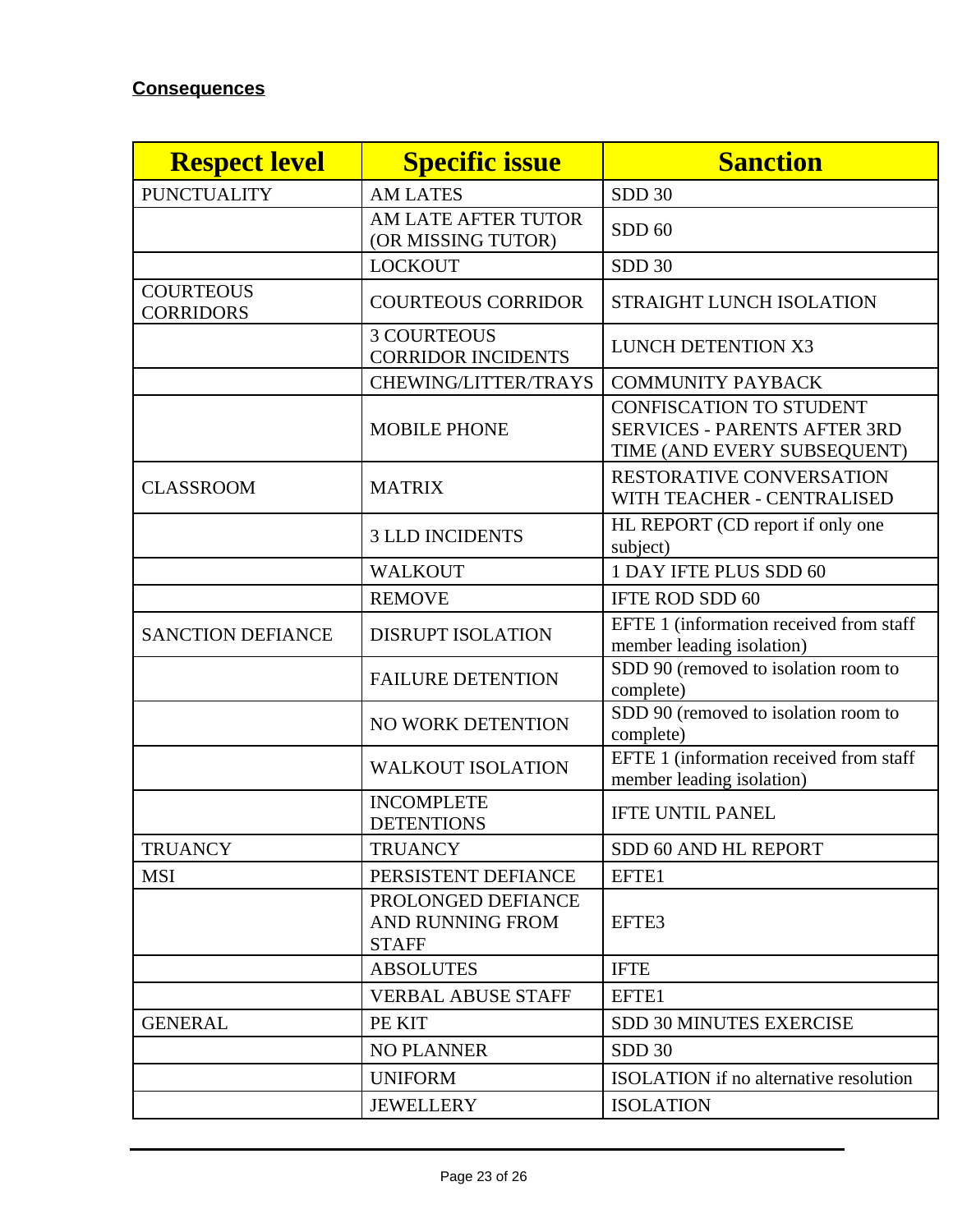

#### Appendix 4 The Fair Deal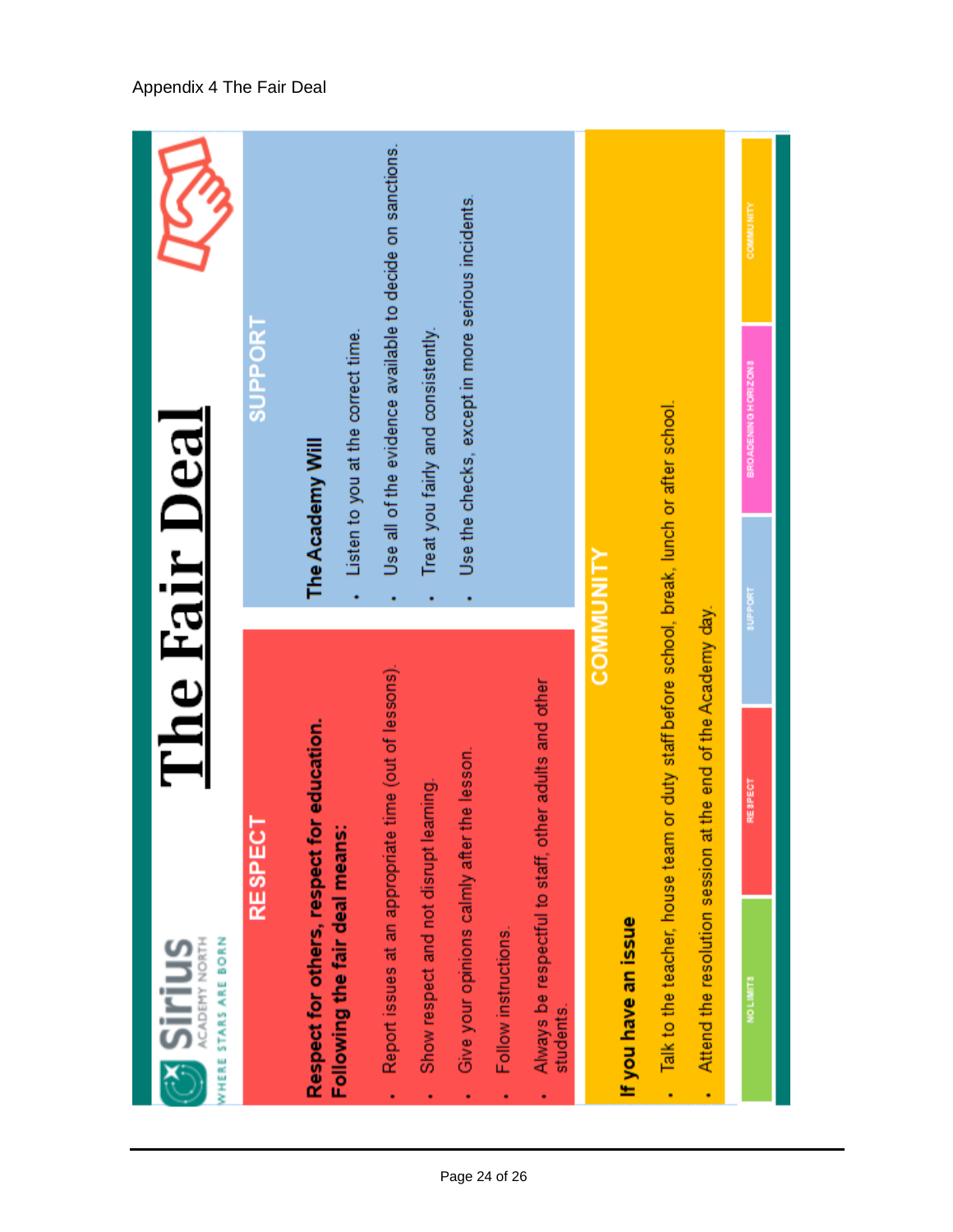### Appendix 5 The Absolutes

![](_page_24_Figure_1.jpeg)